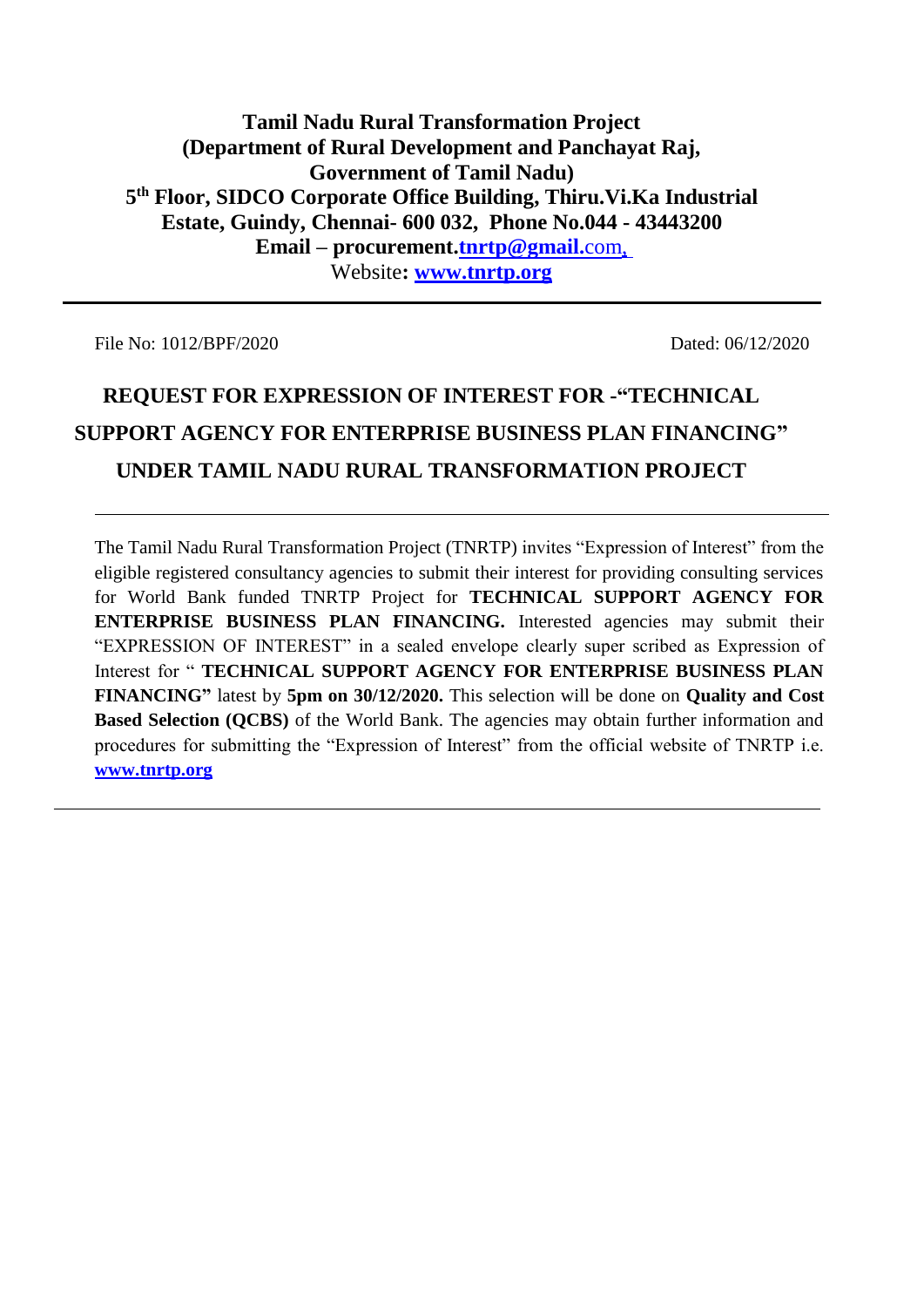File No: 1012/BPF/2020 Dated: 06 /12/2020

# **REQUEST FOR INVITING EXPRESSIONS OF INTEREST - TECHNICAL SUPPORT AGENCY FOR ENTERPRISE BUSINESS PLAN FINANCING (CONSULTING SERVICES –QCBS FIRM SELECTION)**

**Tamil Nadu Rural Transformation Project Chennai, Tamil Nadu, India**

**Assignment Title: TECHNICAL SUPPORT AGENCY (TSA) FOR ENTERPRISE BUSINESS PLAN FINANCING**

#### **Project Reference No**: 1012/BPF/2020

- 1. The project titled **Tamil Nadu Rural Transformation Project (TNRTP)** implemented through Tamil Nadu Rural Transformation Society intends to engage consulting services for **ENTERPRISE BUSINESS PLAN FINANCING (BPF)**. The TSA for the BPF **will be responsible for process management, institutional support, capacity building and related coordination between Borrower, Partner Financial Institutions, Community Based Organizations and Tamil Nadu Rural Transformation Project**. The estimated duration of contract will be for **two year subject to extension** of further period till the end of the project based on the requirement and performance. The detailed activities are mentioned in the *Terms of Reference* as per [Annexure-A](#page-3-0)**.**
- 2. Tamil Nadu Rural Transformation Society now invites eligible consulting/ implementation agency ("Consultancy") to indicate their interest for providing the services. Interested Consultant/ implementation agencies should provide information demonstrating that they have the required qualifications and relevant experience to perform the services.
- 3. *The short-listing criteria are as follows:-*
	- The agency should have an independent legal existence, registered under the applicable Act.
	- The agency should have at least **5 years prior experience** and expertise working with financial institutions and/or government entities in MSME (Micro, Small and Medium Enterprises) financing space (focus on Micro and Small). It could be financial product development, loan process management, training and capacity building of MSMEs for availing credit, developing business plans, appraisal of business plan appraisals , IT platform management etc. and ideally combination of such experience along with Agri-Finance (focus on producer collectives) experience and with ability to provide end to end project management services on enterprise business plan financing.
	- Of which it should have undertaken **at least 2 assignments** of supporting MSMEs with State Govt /Central Govt or any of the government owned MSME promotion bodies (NSIC,KVIC,SIDBI etc.) and/ or with any internationally funded projects (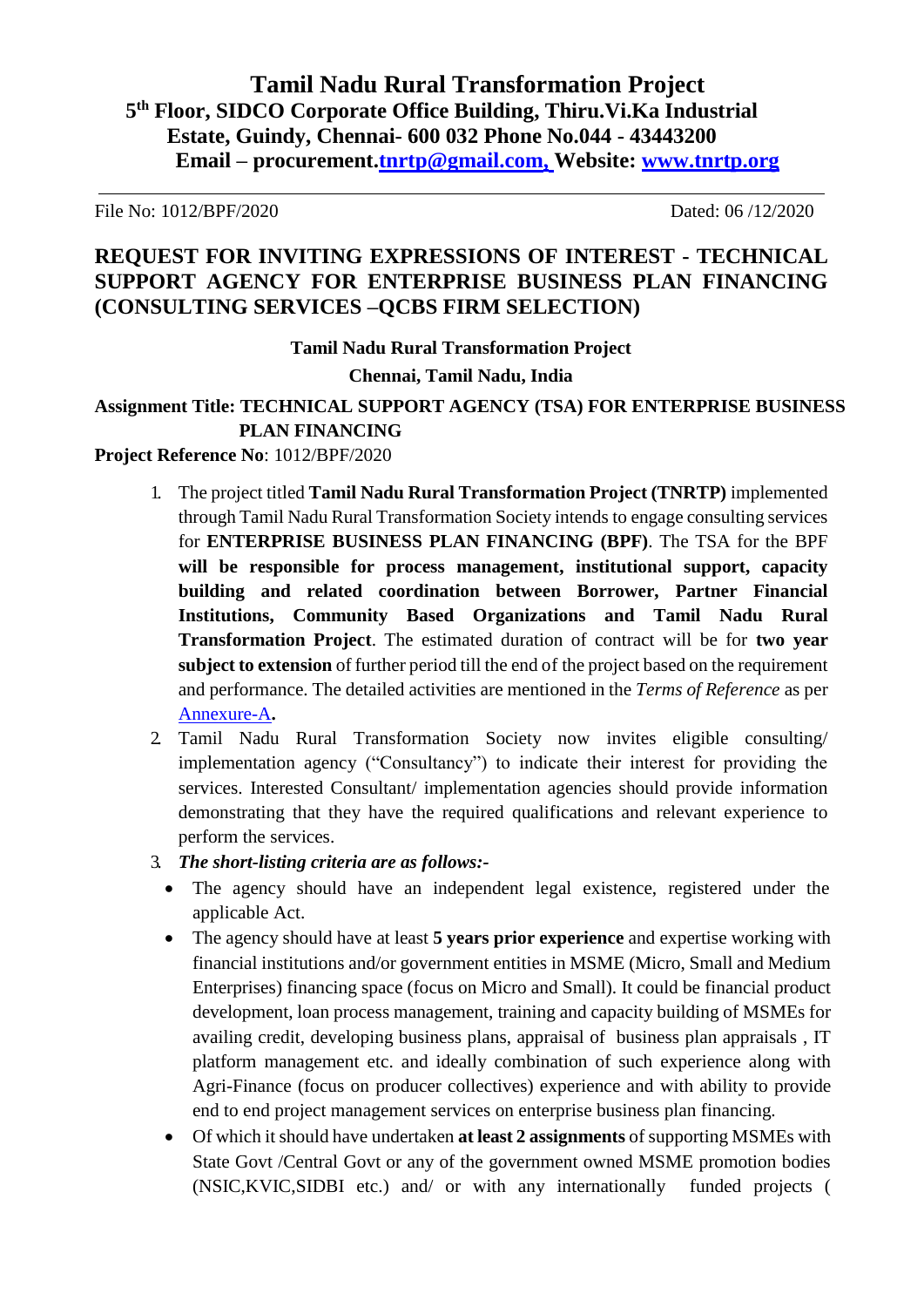multilateral, bilateral agencies, global donors etc) in **i)** devising policies and procedures for operationalizing state level/national level incentivized (Subsidy/Grant) financial products for the MSME sector or **ii)** should have experience in managing such a scheme/project including any online MSME financing platform/portal. Combination of three assignments across any of the options listed above are also acceptable.

- The Agency should have an annual average turnover of minimum **Rs.5.00 Crore** or more during last three financial years and preferably a positive net worth. Out of the total turnover, **at least Rs.30.00 lakhs cumulatively** should be from MSME assignments only. (Relevant documents viz, audited financial statements and a certificate from Charted Accountant in support of satisfying the criteria should be submitted.)
- The Agency should have well-qualified and sufficiently experienced professionals, in house or should be in a position to commit about their own network/association.
- The agency should have experience of working in Tamil Nadu or in a state with similar conditions or with a similar type of MSME entrepreneurs
- The agency should have adequate knowledge and resources on supporting MSMEs for e.g. S.O.Ps (Standard Operating Procedures), Training Manuals and Materials, IEC Materials etc.

### *Format for Submission of EOI to TNRTP is attached as <i>Annexure-B*.

- 4. A Consultant/Agency firm will be selected in accordance with the **Quality & Cost Based Selection (QCBS) method** set out in the World Bank's *procurement regulations for IPF Borrowers July 2016*. Attention of the interested Consultants/agencies are drawn to Section- III of the *"THE WORLD BANK Procurement Regulations for IPF Borrowers PROCUREMENT IN INVESTMENT PROJECT FINANCING Goods, Works, Non- Consulting and Consulting Services- July 2016"* (IPF: Investment Project Financing) relating to World Bank's policy on Conflict of Interest. In addition, please refer to the following specific information on conflict of interest related to this assignment: conflict between consulting activities and procurement of goods, works or non- consulting services; conflict among consulting assignments; and relationship with Borrower's staff.
- 5. Tamil Nadu Rural Transformation Project (TNRTP) now invites eligible firms/agencies/service providers to indicate their interest in providing the Services. Interested firms/agencies should provide information demonstrating that they have the required qualifications and relevant experience to perform the services.
- 6. Any agency who has been presently engaged by TNRTP for more than two separate assignments will not be considered for this assignment.
- 7. Consulting firm may associate with other firms in the form of a Joint Venture (JV) of Similar nature (with joint and several liability) to enhance their qualifications, however this shall be stated very clearly in the EOI and subsequent modifications shall not be allowed.

Expression of interest must be delivered in a written form to the address below in person or through postal/courier services latest by **5 pm on 30/12/2020** at the following address.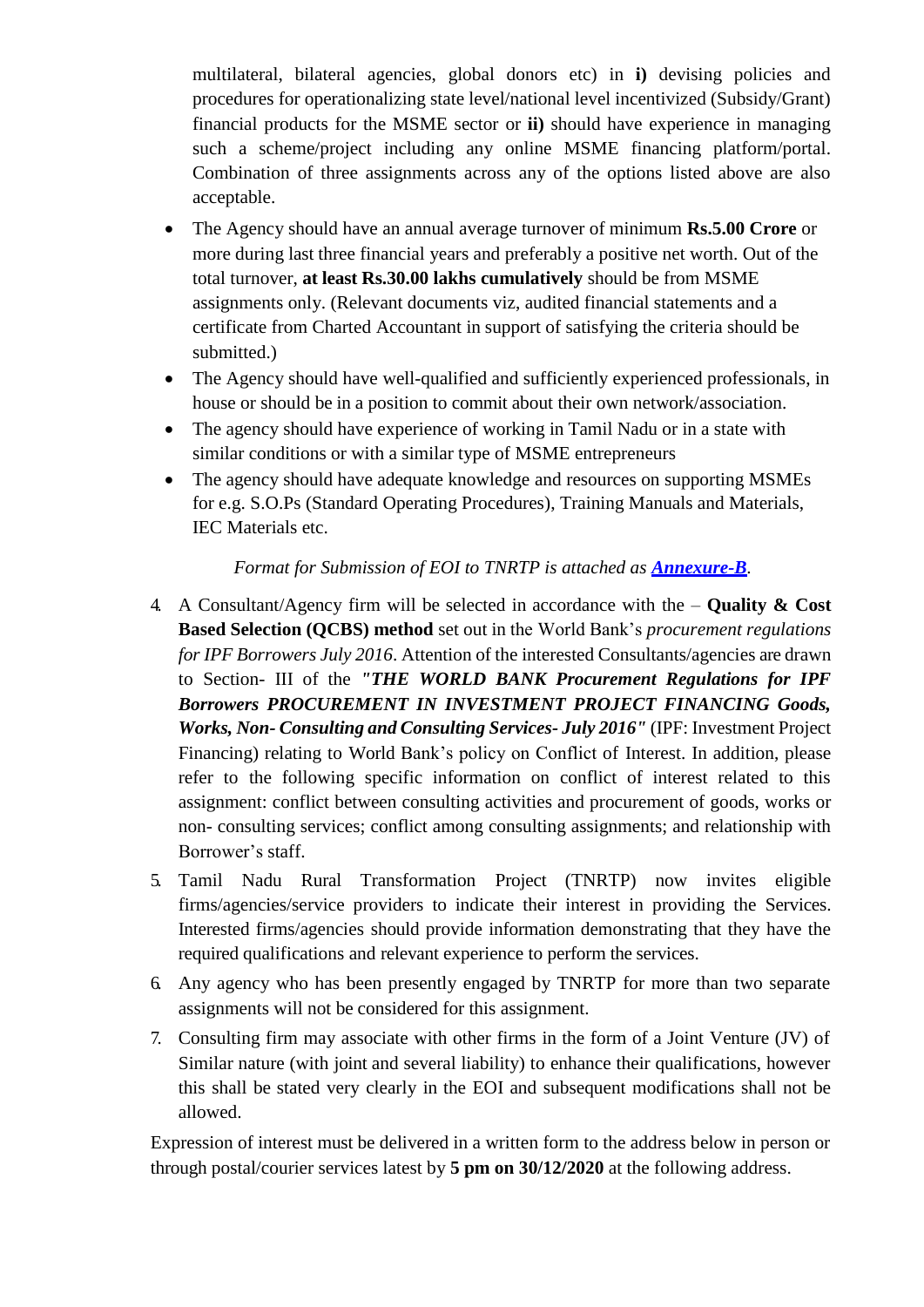# <span id="page-3-0"></span>**Address:**

**The Chief Executive Officer, Tamil Nadu Rural Transformation Project (Department of Rural Development and Panchayat Raj,** Government. of Tamil Nadu) 5th Floor, SIDCO Corporate Office Building, Thiru.Vi.Ka Industrial Estate, Guindy, Chennai- 600 032 Phone No.044 - 43443200 Email:procurement[.tnrtp@gmail.com](mailto:tnrtp@gmail.com) Website[:www.tnrtp.org](http://www.tnrtp.org/)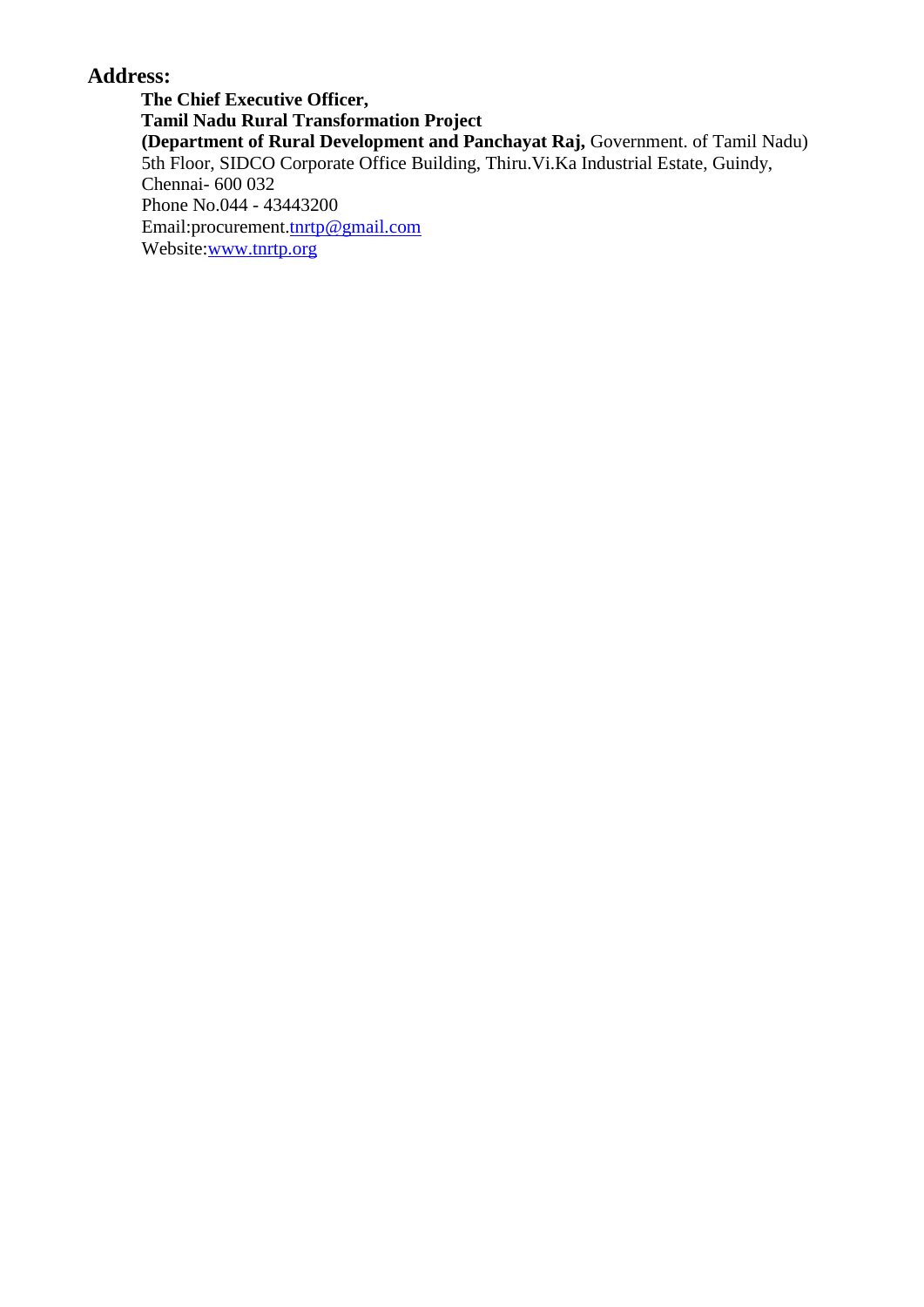### **Annexure - A**

### **Terms of Reference (ToR)**

#### **'Technical Support Agency for Enterprise Business Plan Financing under Tamil Nadu Rural Transformation Project'**

#### **TNRTP-Tamil Nadu Rural Transformation Project**

Tamil Nadu Rural Transformation Project (TNRTP) aims for a transformative agenda in rural Tamil Nadu through **enterprise promotion, value chain development, and skilling and employment generation** in **120 blocks** from **30 districts** of Tamil Nadu. (refer Annexure-C)

The objective of the project is to "to promote rural enterprise, access to finance and employment opportunities" in selected blocks of Tamil Nadu. The project will work with households across farm and non-farm sectors; producer and their organizations; entrepreneurs and enterprises; facilitating agencies; Government line departments; and market players.

#### **Enterprise Business Plan Financing**

Enterprise Business Plan Financing in TNRTP will cater to the financing needs of the Individual and Collective enterprises promoted through the project and address the financing needs of the entrepreneurs through different mechanisms such as Matching Grant Program, linkages through Panchayat Level Federation (PLF)/ Village Poverty Reduction Committee (VPRC)/ Community Based Organizations (CBOs), and Linkages through Block level federation (BLF). Also, provides Technical assistance (non-financial) in preparing business plans, capacity building and entrepreneurial development programs on need basis. The project will facilitate formal financing of around 6000 Individual Enterprises, 1000 Enterprise Groups (EGs), and 50 Producer Collectives (PCs). The project definition of aforementioned such enterprises are as follows,

| <b>Enterprise</b><br><b>Type</b> | <b>Ownership</b><br><b>Pattern</b> | <b>Estimated</b><br><b>Investment</b><br>per Unit in INR | <b>Turnover per</b><br><b>Unit in INR</b> | No. to<br><b>be</b><br>Promoted/<br><b>Supported</b> |
|----------------------------------|------------------------------------|----------------------------------------------------------|-------------------------------------------|------------------------------------------------------|
| <b>Nano</b>                      | 1 or more<br>individuals           | 1 lakh to 5 lakhs                                        | 10 to 15 lakhs                            | 6000                                                 |
| <b>Micro</b>                     | 1 or more<br>individuals           | 5 lakhs to 15 lakhs                                      | 15 to 25 lakhs                            | 500                                                  |
| <b>Small</b>                     | 1 or more<br>individuals           | 15 lakhs to 30 lakhs                                     | 1 to 2.5 crores                           | 120                                                  |
| <b>FPCs</b>                      | 500 to 2500<br>Producers           | Up to 2.5 crore                                          | 1 to 15 crores                            | 50 (already<br>promoted)                             |
| <b>EGs</b>                       | Maximum 30<br>members              | Up to 5 lakhs (including<br>working capital)             | 10 lakhs to 2.5<br>crores                 | 1000                                                 |

The component is expected to provide access to finance and technical support for promotion and business expansion of new and existing enterprises. Three pathways of financing are envisaged under the project to achieve the same. They are,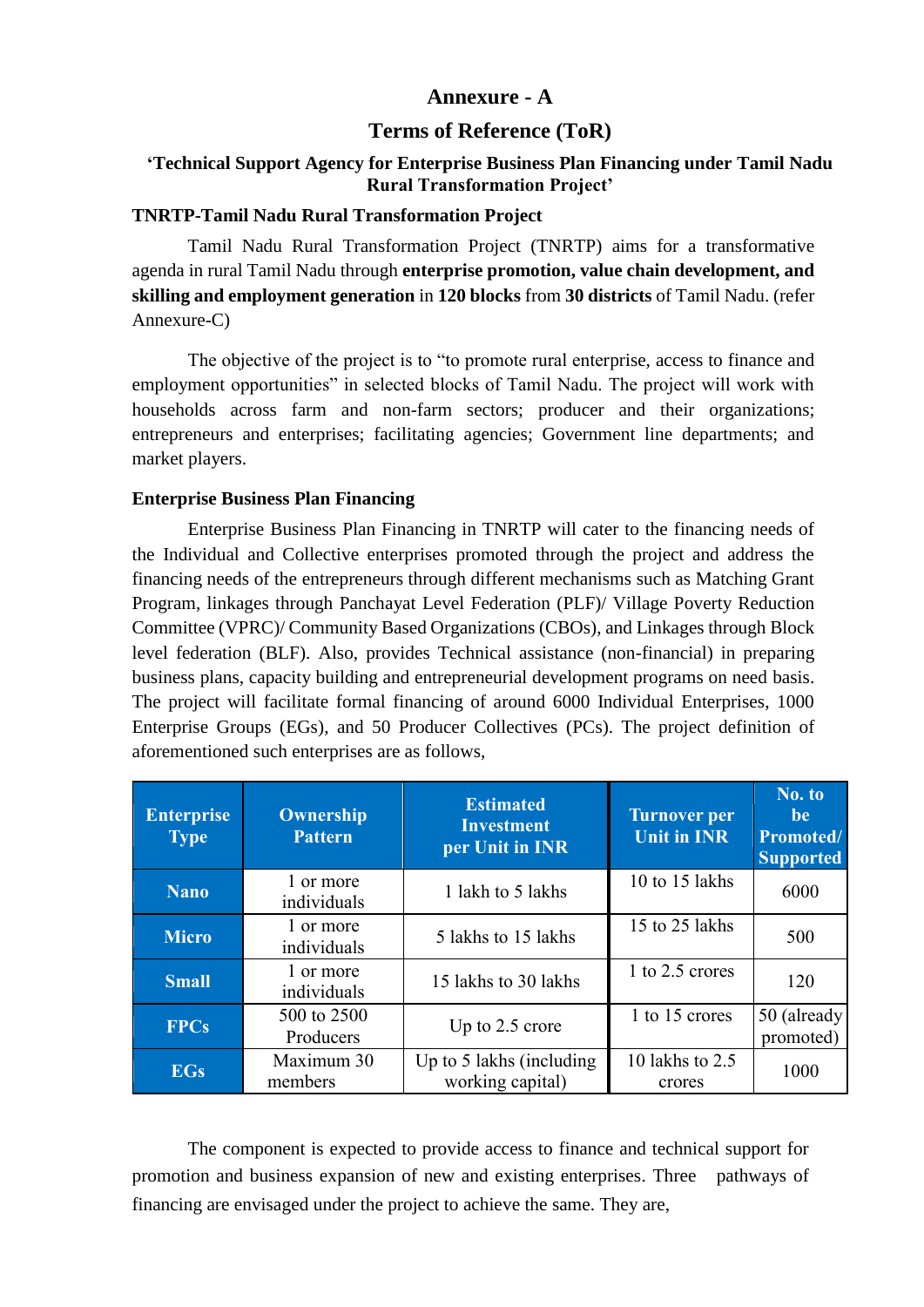# **a) Providing Matching Grant by TNRTP in partnership with formal financial institutions**

A financial instrument-**Matching Grant Program** is proposed to be set-up in the project with an expected corpus value of about USD 20 million. The instrument aims to address the issues of demand-supply gap in lending to the rural enterprises by the financial institutions and envisages bundling of project funds with commercial funds for lending to intended borrowers. Matching grants would be intended for Producer Collectives, first-time entrepreneurs, women-led businesses, and other types of enterprises perceived as riskier by the financial sector.

The Objective is to ensure timely enterprise credit, incentivize good credit repayment behavior, reduce interest cost loans for borrowers, support financial institutions in lending to conventionally ignored/under penetrated segment and avoid direct grants. Matching Grants will be available through the Partner Financial Institution (PFI) as combined offering to the borrower, bundled together with the loan sanctioned by the PFI (Partner Financial Institution). Matching grant can be contributed by the project to the amount up-to 30% of the total loan financed by the PFI. For e.g., if the loan sanctioned is Rs 100,000, project will contribute Rs. 30,000 of the total loan and the rest Rs 70,000 will be contributed by the PFI. On scheduled repayment of 70% of the loan, the borrower is entitled for up to 30% waiver of his loan (the portion contributed by the project) in the end. This instrument ensures upfront disbursement to the PFI (to leverage the resources from formal financial institutions) but a conditional grant to the borrower with "prompt repayment" being the condition.

### **b) Facilitation and leveraging of existing funds at VPRCs and PLFs / Community Based Organizations (CBOs)**

This route envisages to enable credit services at the door-step to entrepreneurs. Here, the project aims to build on its existing enterprises which are supported through Covid-19 Assistance Package. This strategy intends to encourage partnering Financial Institution (PFI) to co-lend loans for the promoted enterprises in association with Community Based Organizations (CBOs) such as VPRC/PLF. The linkage allows Community Based Organizations (CBOs) to source clients, perform credit appraisals and disburse a part/quantum of the loan amount. On the other hand, the co-lending arrangement enables PFIs to give out the more substantial chunk of loan (could be bundled with Matching grant amount also) amount based on the business plans.

#### **c) Facilitation through Credit Risk Fund at Block Level Federations (BLFs)**

The proposed strategy here is to set up and manage deposit based collateral fund at the BLF level which in turn acts as partial collateral against loan issued by PFIs to the promoted enterprises under project. The objective of this is to facilitate working capital loan and incentivize regular repayment. Block Level Federation, (based on eligibility criteria defined) would be provided with a revolving grant fund which would act as part collateral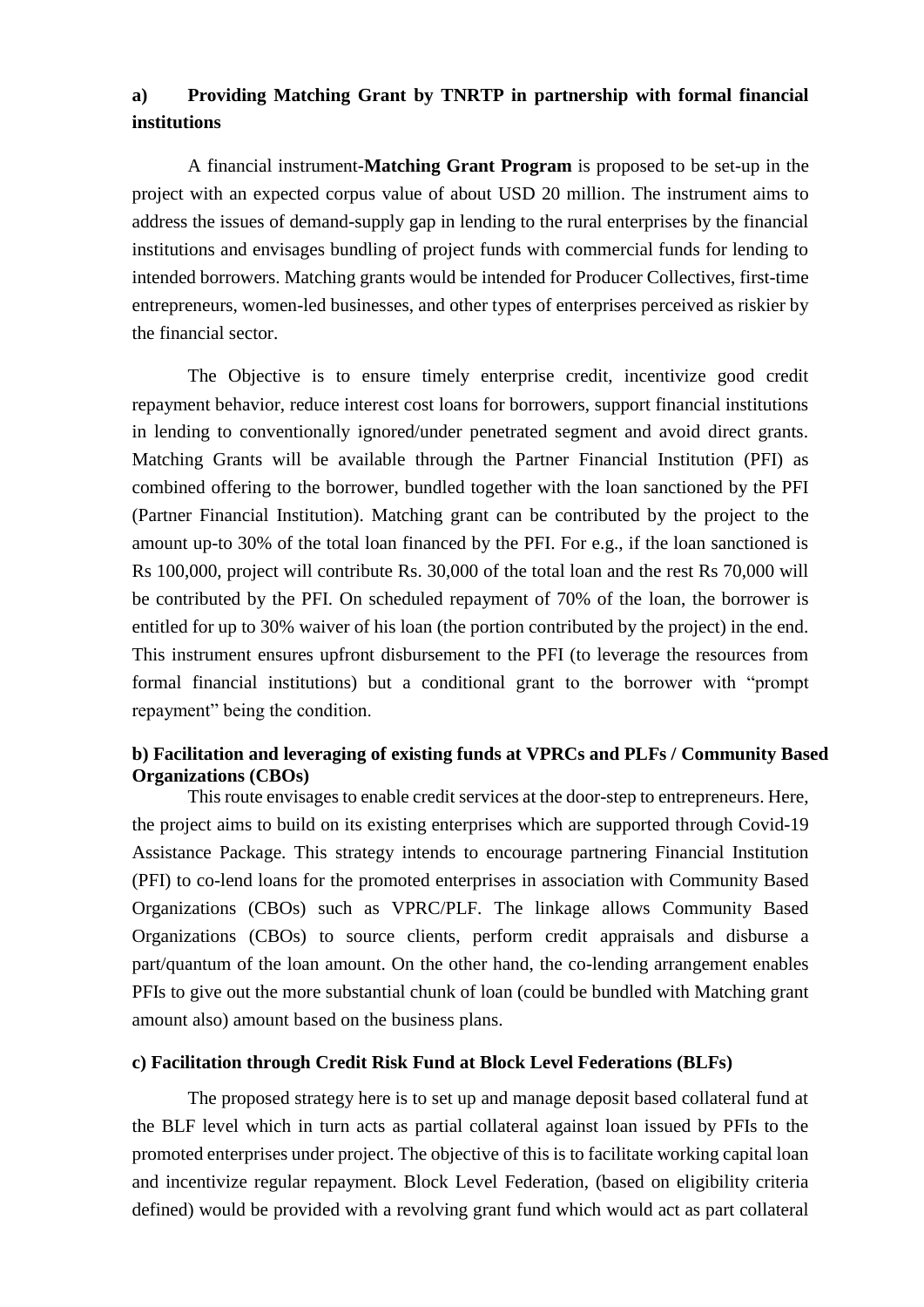cover given to PFI for lending to target borrowers and in the event of default, the loss would be shared between BLF and PFI in agreed ratio. Likewise PFIs would also share revenue with BLFs for sourcing of micro enterprise loans and their timely collection.

#### **Technical Assistance:**

These pathways would be substantiated by active technical support (in preparing business plans, capacity building and entrepreneurial development programs on need basis for the promoted enterprises. This would be imparted through hands on training on preparing a business plan for individual/group enterprise; understanding the different aspects of Business plan - Financial, Marketing etc; requirement of financial institutions to approve a business loan) from TNRTP through its own team of dedicated staff at state, district and block level, available community cadre and their linked community based organizations and supplemented by hiring additional services of technical resource agencies/individual experts on need basis.

Also, new modes of pathways would be explored in the course of project duration in lines of meeting and facilitating the financing needs of enterprises to be promoted. These pathways are in addition to direct financing being provided to enterprises by the project.

#### **Implementation Arrangement**

The enterprise business plan financing activities will be led by the State Project Management Unit (SPMU) at the state level and District Project Management Units (DPMU) at the district level under the project to provide support in the areas of financing to these enterprises. It will support these institutions to sustain on a profitable basis by addressing the issues of inadequate financing. The team from TNRTP will comprise of one professional head at the state level, one lead person in the district and one person in the block who will lead **implementation of the enterprise business plan financing component in the**. The Community Professionals (CPs) **will primarily engage in the promotion of the program objectives** at the village level and link them for Business Development Support Services offered by the One Stop Facility (OSF).

The One Stop Facility is proposed to be a small business facilitation cum incubation center established at the block level, through which the rural enterprises can get access to a range of business development and support services including loan application generation and business plan preparation etc.

# **Need for Technical Support Agency (TSA) for Enterprise Business Plan Financing (BPF) under Tamil Nadu Rural Transformation Project'**

The management of Enterprise Business Plan Financing will be supported by a Technical Support Agency, which will be selected through a competitive process from among agencies interested in such a role. This agency will be responsible for **process**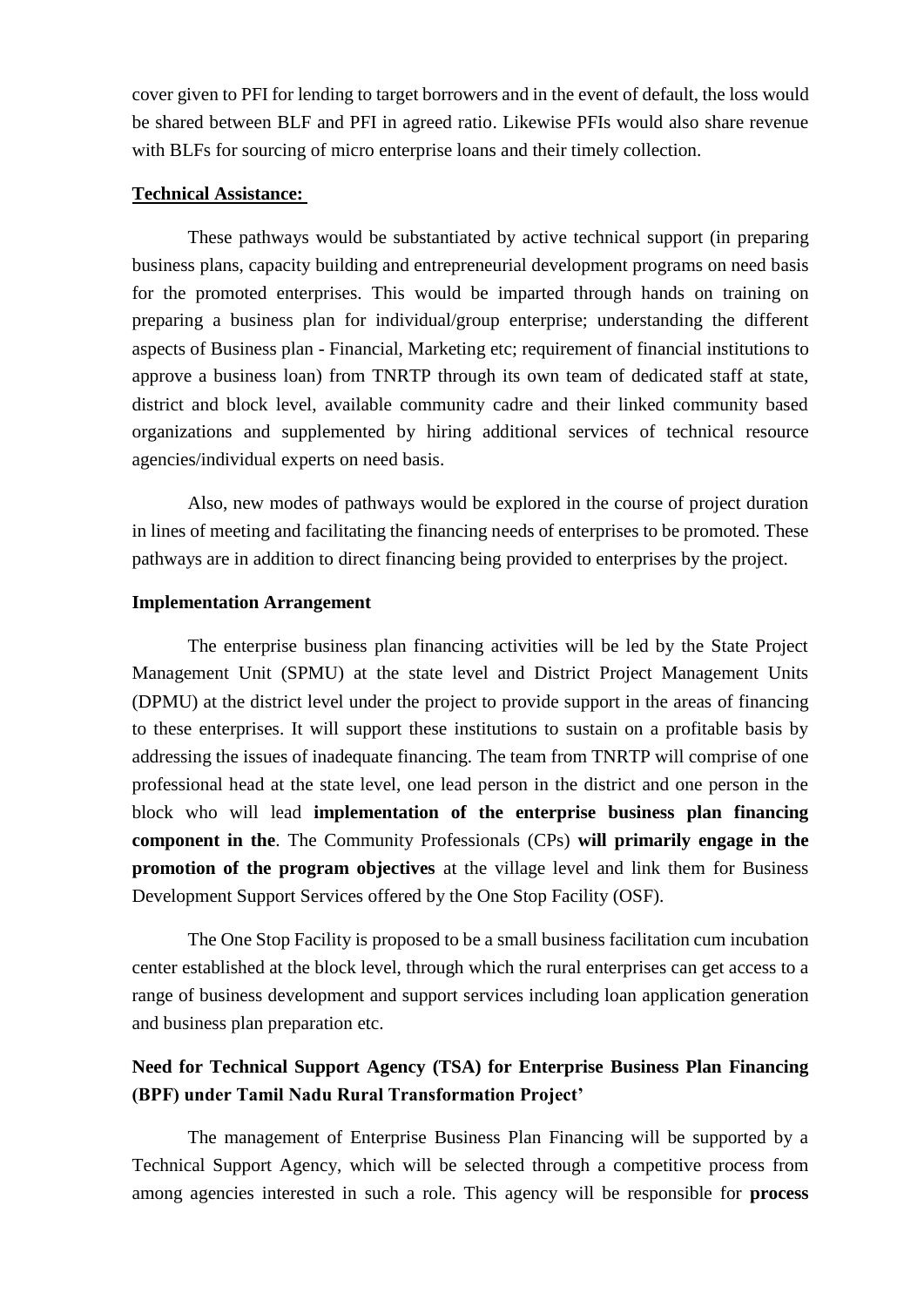**management of Business Plan Financing and related coordination between Borrower-CBOs/ PFI (Participating Financial Institution; Public Sector Banks, Private Sector Banks, Regional Rural Banks,** new financial lending institutions such as Small Finance Banks and other financial institutions including digital lenders and their business partners such as Corporate Business Correspondents, fintech platform/market place providers, DSAs etc ), **and TNRTP**.

The TSA will be liaising with multiple stakeholders involved in enterprise financing aimed at enabling access to finance for the enterprises. The TSA of the BPF will not be directly involved in managing the funds available under BPF at any given stage but is expected to support TNRTP by **providing its expertise and resources to enhance process efficiency, capacitate TNRTP staff, provide technical support and improve industry partnerships by improving lending portfolio quality of loans given under TNRTP by PFIs. .**

The TSA is expected to ensure alignment of all involved stakeholders to the operational guidelines developed under the project. The TSA will coordinate with the SPMU of TNRTP for monitoring and reporting purposes including selection of eligible PFIs and oversight of the grant fund portfolio in tandem with the PFIs and CBOs. The TSA will work with the SPMU and regional teams, by providing its expertise and resources to achieve the objectives of BPF under the project.

#### **Selection of the TSA for BPF:**

To operationalize and manage the enterprise business plan financing, TNRTP will hire the services of a professional agency/firm which will be selected through a competitive process. As the nature of work demands very specialized inputs in order to achieve the objectives and ensure high quality of oversight. The agency will be chosen following the standard procedure for Quality and Cost Based Selection taking into account the technical competency and financial offer. The weighting for the components of selection will be 75:25 i.e75 for technical and 25 for financial. For the purpose of technical evaluation prior experience of the firm (only lead firm in case of consortium), qualification and past works of team members, methodology and clarity on the ToR will be taken into consideration. Examples of past work cited in the capability statement may be included in the proposal or subsequently called upon.

#### **Scope of Work**

TSA for BPF will be responsible for:

#### **1. Institutional Partnerships**

- a) Identify and formalize the partnership with select PFIs based on the criteria defined by Project Guidelines and promote wider participation of Financial Institutions.
- b) Promote wider participation of Financial Institutions, including the new FIs –SFBs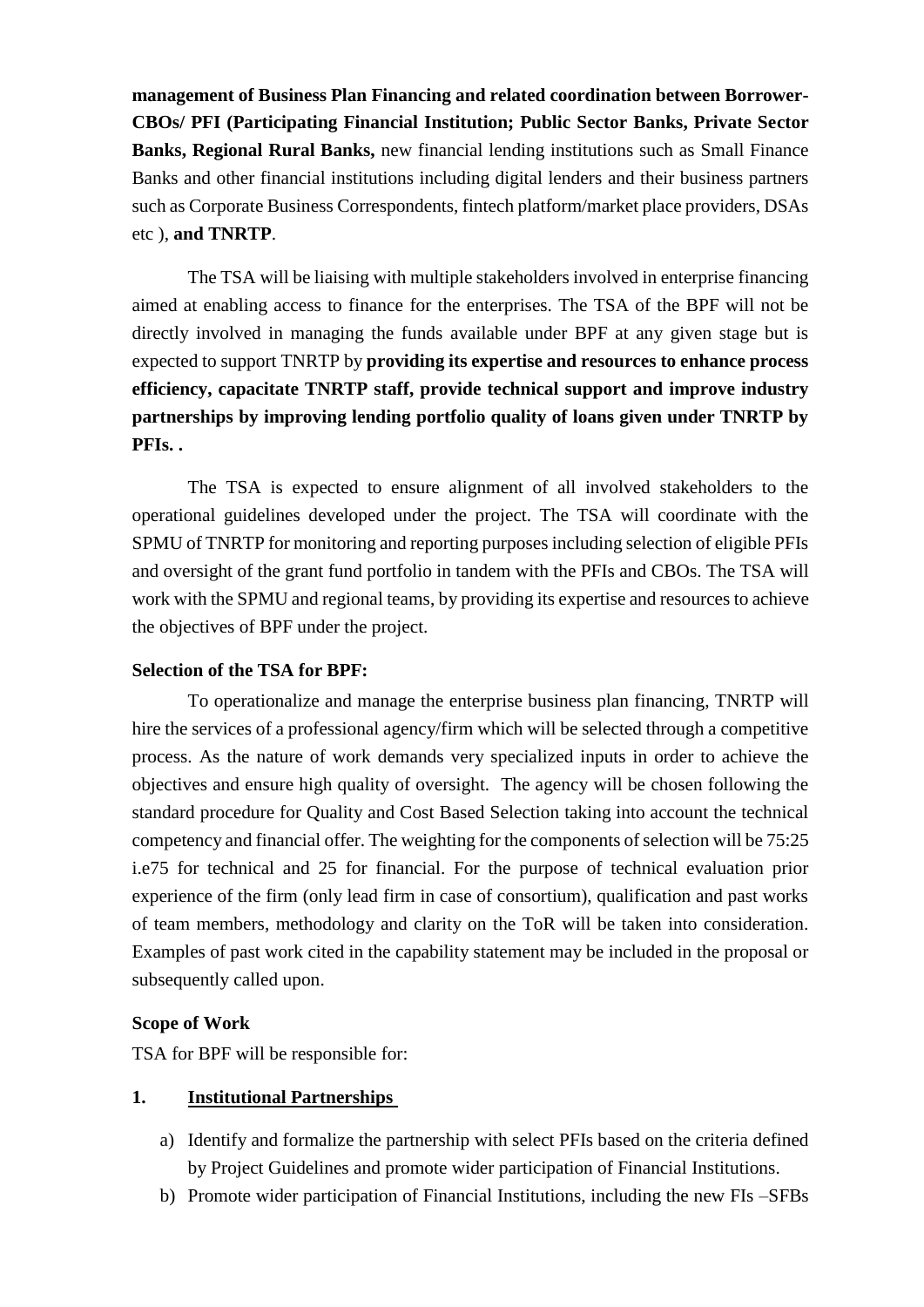and NBFCs - and build long-term partnership for sustainable linkages of such institutions with the rural businesses. This requires concerted efforts to convince them about the ability to work at their speed and efficiency levels plus commit to mutually agreed TAT (turn-around time) leading to MoUs with such PFIs.

c) Network with relevant financial institutions and government line departments for improving industry partnerships and collaborate with them for delivering new/emerging enterprise loans and schemes to the project beneficiaries. Also, organize conferences/workshops on emerging trends in enterprise financing to relevant stakeholders of the project as and when required or at regular period

### **2. Business process management**

- a) Support TNRTP ICT team in designing the process flow and **implementing the ICT fund-flow process** for the BPF in coordination with PFIs and CBOs; TSA team to identify universe of data points required to be captured in developing business plan proposals and for digitizing the same based on data collection points/sources identified through various modes including API based calls;
- b) Support in developing business plan templates based on business typologies/trade lines & in developing standard formats for loan applications, leading to model business plan template for top 7-10 trade lines and resultant model loan application proposal for each business/trade line
- c) Develop a pool of (TNRTP) field functionaries who identify, appraise suitable borrowers and develop their business plan proposal as per terms agreed with PFIs.
- d) Work closely with project team and PFIs and CBOs to track the performance of the credit portfolio generated under the project and provide analytical reports to TNRTP as required in addition to standard dash-board MIS.
- e) Review of the CBOs and PFIs reports on beneficiaries along with SPMU, provide inputs and suggest appropriate action to be carried out for effective implementation.
- f) Coordinate release of the funds to the PFIs and CBOs as mandated in the project operational guidelines. Also, support the project in tracking beneficiaries covered under the project on utilization of funds by sample site visits.
- g) Having an oversight on the potential delinquency management by project team, CBOs, PFIs and beneficiaries besides taking preventive and remedial measures such as alerting concerned authorities to follow up with project team, CBOs, PFI and beneficiaries.
- h) Support TNRTP team to devise pathways for new modes of financing the rural enterprises, identifying potential partners for lending, develop modalities of financing etc.

### **3. Technical Assistance to select Micro enterprises and PCs**

a) Extend Business development services to 'selected sub set' of MEs and PCs which are willing/ planning to expand, modernize, and technology up gradation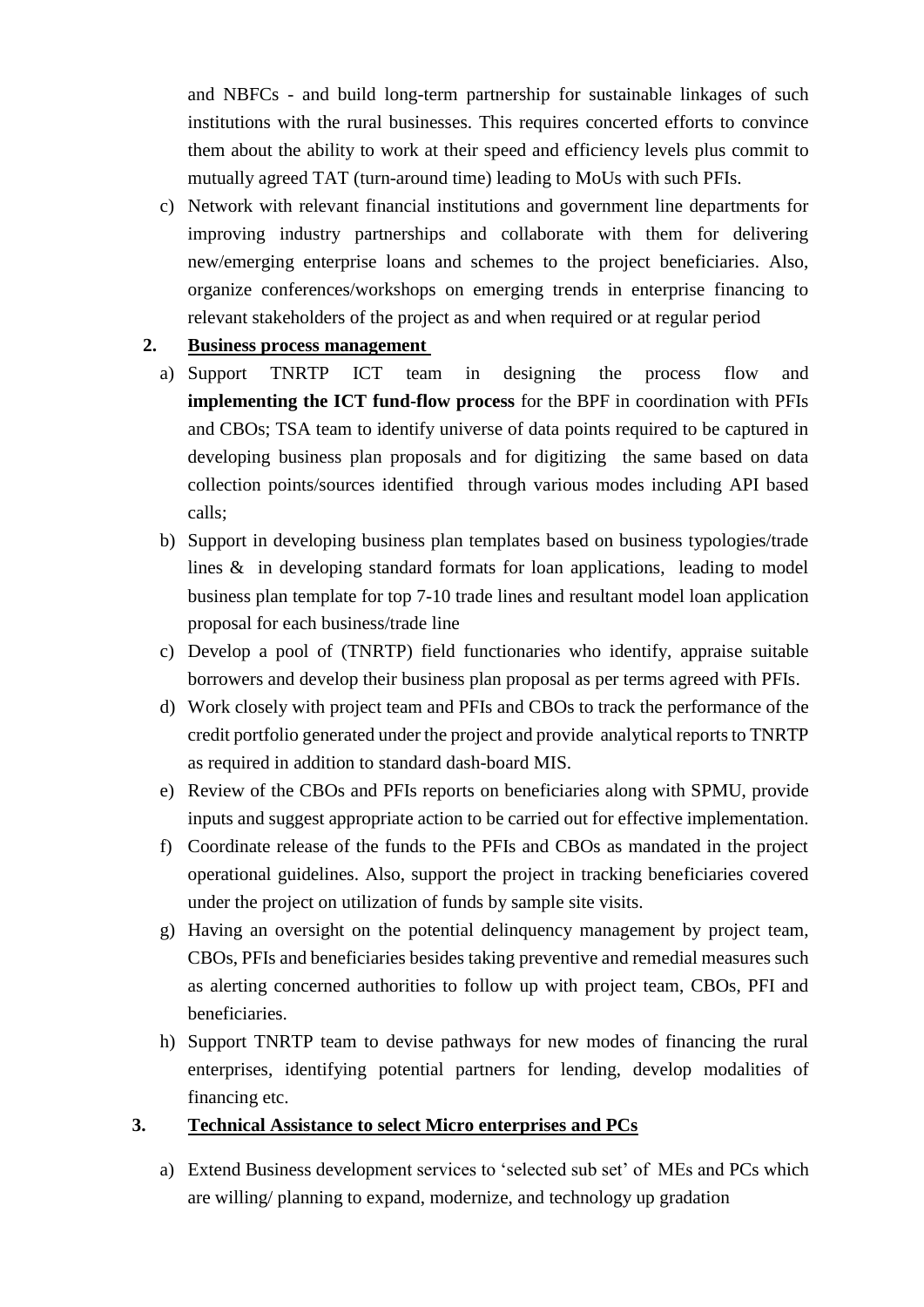- b) Contribute to the design and implementation of projects related to agribusiness, value chain development, and rural business development as requested, provide technical support and/or support the development of competitiveness of such enterprises
- c) Provide assistance to the appraisal of capacity building needs related to the enterprise development, competitiveness, inclusiveness and improved impacts of rural enterprises, agribusiness and value chain development
- d) Support digitization of books of records and cash flows (enabling digital merchant payments) of TNRTP supported enterprises for regular updation of MIS with TNRTP on on-going basis

### **4) Training and capacity building of project staff and CBOs and related KM**

a) Capacitate the TNRTP team to develop quality Business Plans for the promoted Individual / Group enterprises at regular intervals

b) Capacitate and develop a pool of resource persons and master resource person from the Community Based Organizations (CBOs) namely the CPs through intensive exposures for the developing and appraising the business proposals for rural enterprises c) Provide Regular Technical Assistance to the SPMU, DPMU Staffs and CBOs in the form of Capacity Building in the field of Enterprise Financing. The project would require the TSA to develop Communication Materials like Training Manuals, Modules, Tool Kits, and support in overall knowledge management in relation to Enterprise Financing. d) The TSA is expected to capacitate (develop and update existing training material) and give recurring Training of Trainers (ToT) to around 250-300 selected TNRTP staff on the module mentioned below,

| S.No           | <b>Name of the Training</b>                                                                                                                                                | <b>Tentative No.</b><br>of trainings<br>(including<br>refresher<br>training) | <b>Tentative</b><br>timeline |
|----------------|----------------------------------------------------------------------------------------------------------------------------------------------------------------------------|------------------------------------------------------------------------------|------------------------------|
|                | MGP<br>IT<br>guidelines<br>and<br>application usage training to<br>project staff                                                                                           | $\overline{2}$                                                               | $EDC + 2$<br>months          |
| $\overline{2}$ | Understanding<br>of<br>different<br><b>Enterprise Financing Products in</b><br>the Financial Sector                                                                        | $\overline{2}$                                                               | $EDC + 3$<br>months          |
| 3              | Business Plan Development &<br>credit proposals & appraisal of<br>Micro enterprises and Producer<br>collectives                                                            | $\overline{4}$                                                               | $EDC + 4$<br>months          |
| 4              | Orientation<br>relevant<br>to<br>stakeholders (including financial<br>institutions<br>and<br>relevant<br>government line departments) on<br>enterprise financing wrt TNRTP | $\overline{2}$                                                               | $EDC + 5$<br>months          |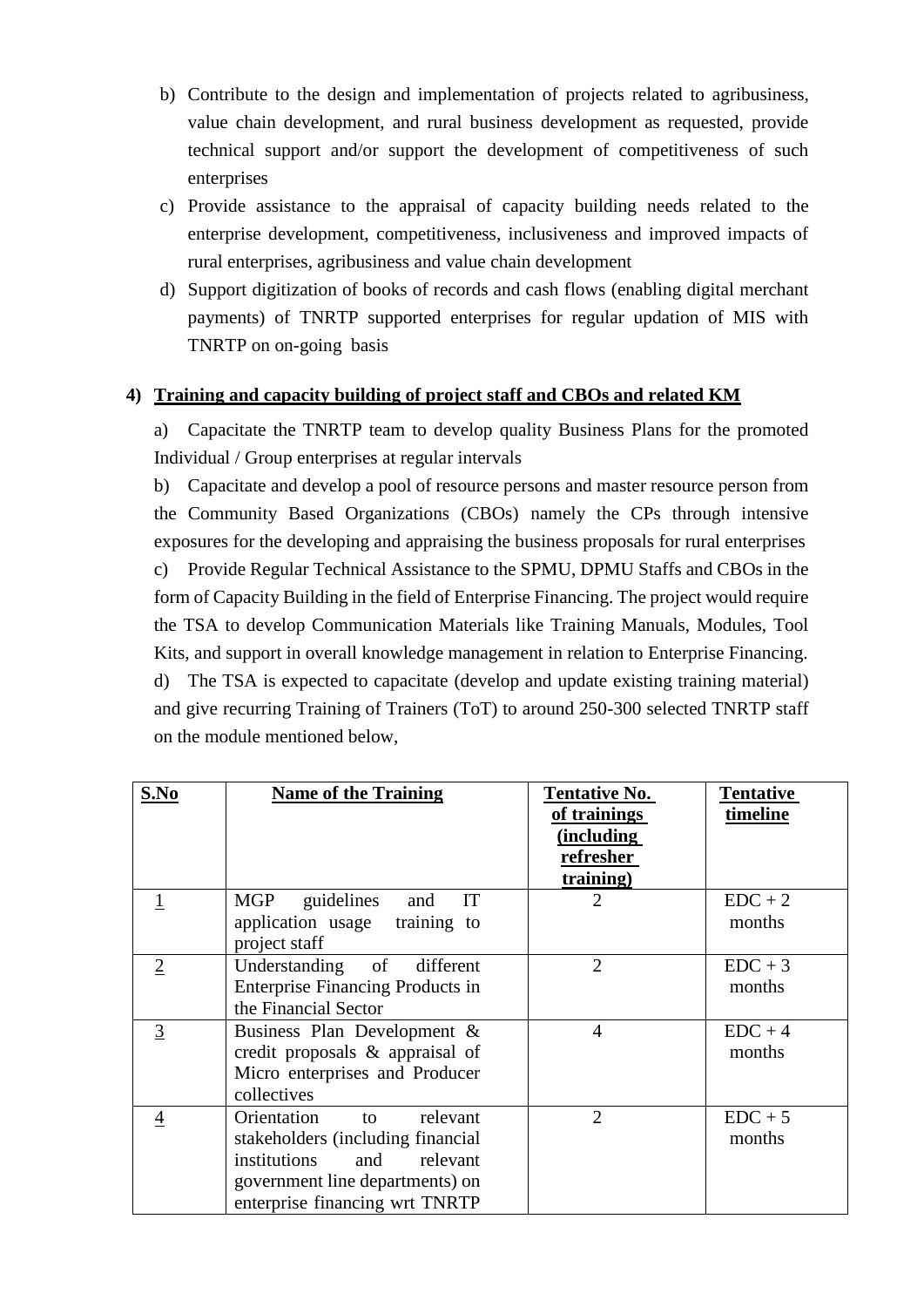|   | financing instruments              |            |
|---|------------------------------------|------------|
| 5 | Training on Value<br>chain         | $EDC + 6$  |
|   | financing for both Farm & Non-     | months     |
|   | farm enterprises                   |            |
|   | Digital Financing and landscape    | $EDC + 9$  |
|   | exposure to project staff & select | months     |
|   | <b>MSMEs</b>                       |            |
|   | Portfolio<br>and<br>management     | $EDC + 12$ |
|   | analysis                           | months     |

\*EDC- Effective Date of Contract

#### **TOT Program Participant list:**

| S.No | Participants under ToT                    | <b>Tentative Number of</b> |
|------|-------------------------------------------|----------------------------|
|      |                                           | <b>Participants</b>        |
|      | Executive Officer (Business Plan Finance) | 26                         |
|      | <b>Executive Officer (Enterprise</b>      | 26                         |
|      | Development)                              |                            |
| 3    | <b>Block Team Leader</b>                  | 120                        |
|      | District Executive Officer                | 26                         |
| 5    | <b>Young Professional</b>                 | 35                         |
| 6    | Deputy COO                                | 10                         |
|      | Associate COO                             | 5                          |
| 8    | COO                                       | 2                          |
|      | <b>Total</b>                              | 250                        |

Also, it is proposed that EO (BPF), EO (Enterprise development), Block Project Officers and YPs will themselves undergo a formal training and certification program (to be identified) on enterprise/value chain financing (as per the case) and TSA is expected to support the TNRTP team in successful attainment of the certification

#### **Key Deliverables**

The deliverables of the proposed assignment would be to that all the promoted enterprises should be linked for formal financing. The following outputs needs to be delivered for the achievement of above outcome:

- Dedicated professional teams are placed at regional level (one per district) and state level (one at the state level) for managing the activities of this assignment.
- Onboard participating financial institutions and organize workshops to them
- Training kits and Operational Manual developed for the TNRTP staff and CPs covering the aspects right from the mobilization of applications for enterprise financing loans till post disbursement follow-up.
- IEC materials are developed for training Project staff, community professionals, entrepreneurs and the participating financial institutions.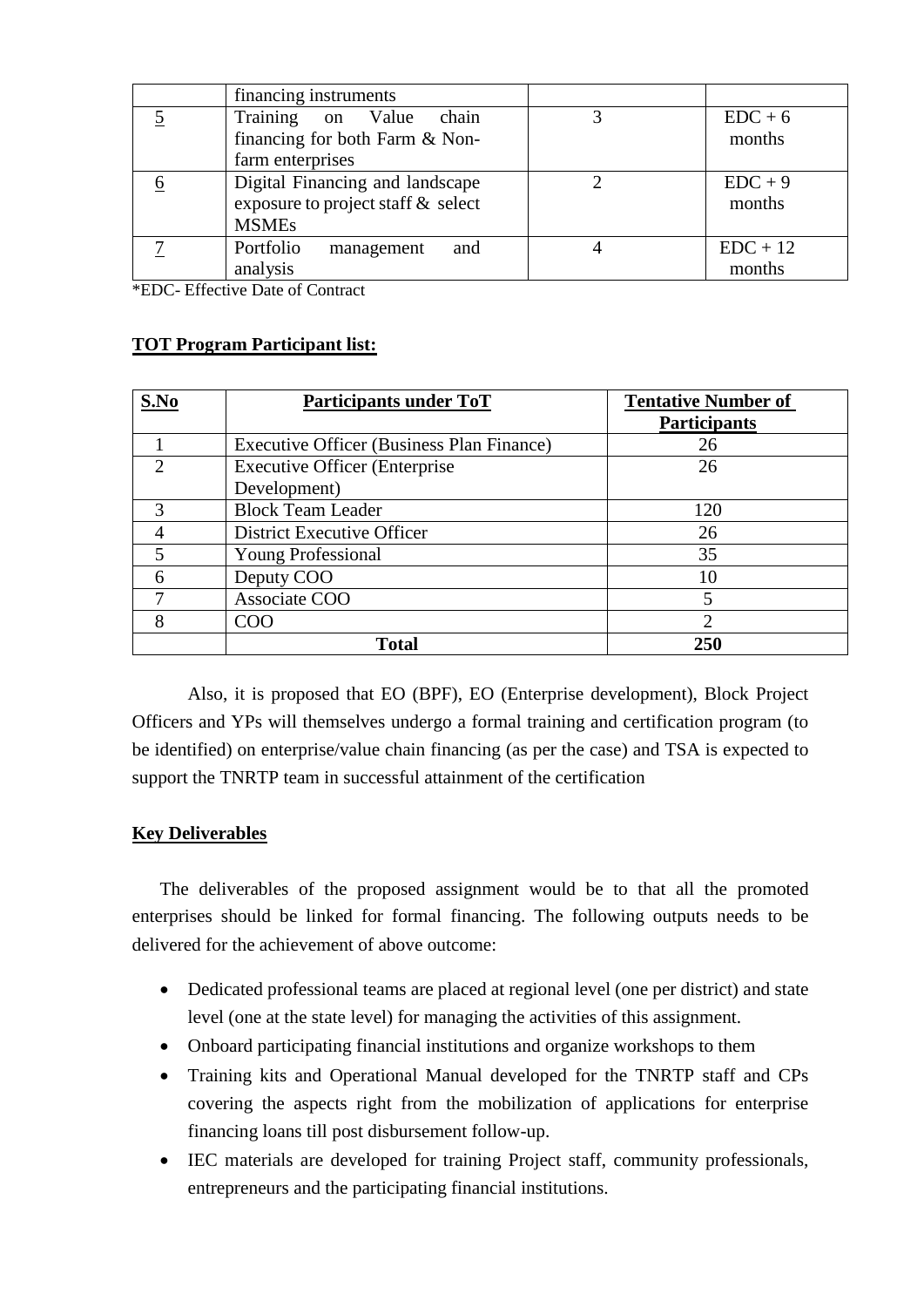- Develop a business plan templates for the enterprises to diagnose their institutional health to ease the access for finance and other benefits.
- Training of all the district, block level project staff and CPs is done on the concerned subject matter.
- Identify and develop pool of project functionaries and community resource persons to independently carry out the functions like enterprise financing, sourcing application, business plan development, credit appraisal, risk assessment and emerging needs of rural enterprises post the contract period
- Orientation to Bankers and line departments regarding the enterprise financing, Matching grants program guidelines and new aspects of enterprise credit and repayments.
- MIS system developed to track the identification, selection of enterprises for TNRTP support and further progress of promoted enterprises on financial and business performance aspects. Also, capacitate and onboard CBOs on such platforms for effective implementation of the project
- Supported business development & market linkage needs of select enterprises and PCs
- Periodic collection of cash flows of enterprises supported by the project in the form of 'business progress report'.

# **Expected Team Composition, HR Requirements and Skill Requirements**

Dedicated professional teams should be placed at state level and regional level (full timeonsite) for managing the activities of this assignment. Hence, the following would be the desired HR composition and requirements for the assignment with the expectation of frequent travel to the district level.

| Level        | <b>Designation</b><br>and Number<br>of personnel<br>required                                     | No. of man<br>days/<br>year<br><b>or</b><br>man<br>days<br>if<br>/month<br>uniform<br>all<br>across<br>(ii)<br>months<br>part time) | <b>Skill set required</b>                                                                                                                                                                                            |
|--------------|--------------------------------------------------------------------------------------------------|-------------------------------------------------------------------------------------------------------------------------------------|----------------------------------------------------------------------------------------------------------------------------------------------------------------------------------------------------------------------|
| <b>State</b> | i) Micro<br>Enterprise<br>Financing<br>Lead $&$<br>liasioning<br>officer (15<br>years $exp) - 1$ | 180 days (on<br>site)                                                                                                               | <b>Qualification:</b><br>Post graduate from reputed institutions preferably<br>$\bullet$<br>in rural development/ development studies/ finance/<br>economics/commerce/management<br><b>Experience and knowledge:</b> |

### **Expected Technical Support Agency Composition**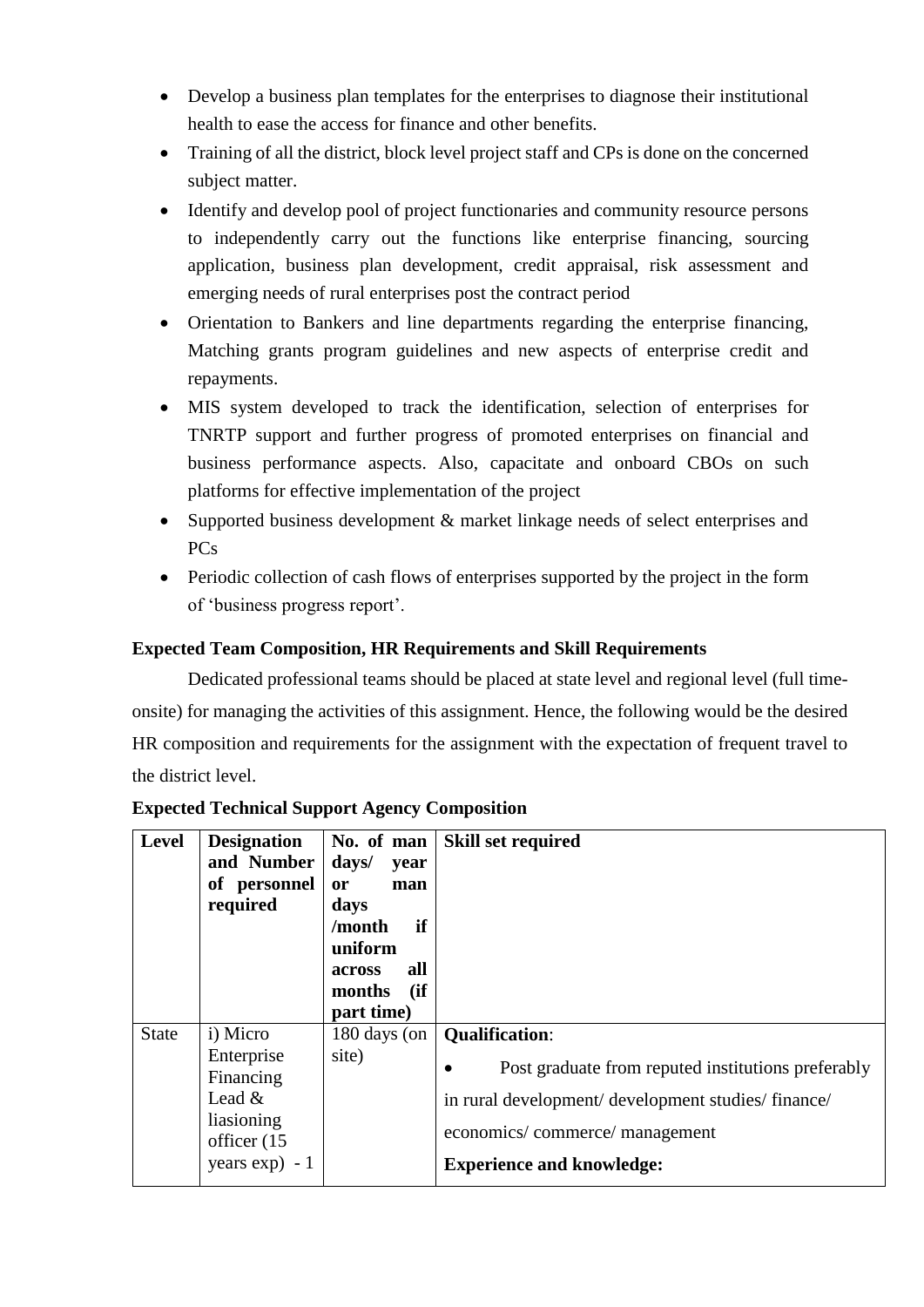|                                      | The incumbent should be a professional from               |  |  |
|--------------------------------------|-----------------------------------------------------------|--|--|
|                                      | financial sector with at least 15 years of experience in  |  |  |
|                                      | working with Financial institutions like Banks/NBFCs/     |  |  |
|                                      | SFBs/ MFIs under MSME financing with practical            |  |  |
|                                      | experience of digital financing through alternate         |  |  |
|                                      | channels and platforms                                    |  |  |
|                                      | Should have experience in managing projects with          |  |  |
|                                      | Central/State Government or of such agencies promoted     |  |  |
|                                      | by Government on MSME lending or having experience        |  |  |
|                                      | of leading MSME financing vertical at regional /national  |  |  |
|                                      | level in any financial institutions like                  |  |  |
|                                      | Banks/NBFCs/SFBs/MFIs or have similar experience of       |  |  |
|                                      | advisory nature in the MSME (financial) sector.           |  |  |
|                                      | Familiar with the general banking operations and          |  |  |
|                                      | its legal and regulatory requirements on banking policies |  |  |
|                                      | issued by RBI/SIDBI (local regulations in India) on       |  |  |
|                                      | MSME Lending and local laws and regulations that          |  |  |
|                                      | impact businesses in general.                             |  |  |
|                                      | Knowledge of financial markets, products &                |  |  |
|                                      | offerings of MSME Lending are critical and experience     |  |  |
|                                      | of agri value chain financing would be a distinct         |  |  |
|                                      | advantage                                                 |  |  |
|                                      | Sound understanding of financial products for             |  |  |
|                                      | MSMEs and associated technology platforms and             |  |  |
|                                      | operational procedures                                    |  |  |
|                                      | Ability to engage at the Top Management level in          |  |  |
|                                      | the financial sector is a must with business development  |  |  |
|                                      | and relationship management skills with relevant industry |  |  |
|                                      | experience.                                               |  |  |
|                                      | Exposure to digital/alternate channel loans to            |  |  |
|                                      | micro enterprise financing is highly preferred.           |  |  |
|                                      | Should be proficient in English and Proficiency           |  |  |
|                                      | in Tamil would be an added advantage                      |  |  |
| $150 \text{ days}$<br>ii) Agri Value | <b>Qualification:</b>                                     |  |  |
| Chain                                | Postgraduate from reputed institutions                    |  |  |
| Financing                            |                                                           |  |  |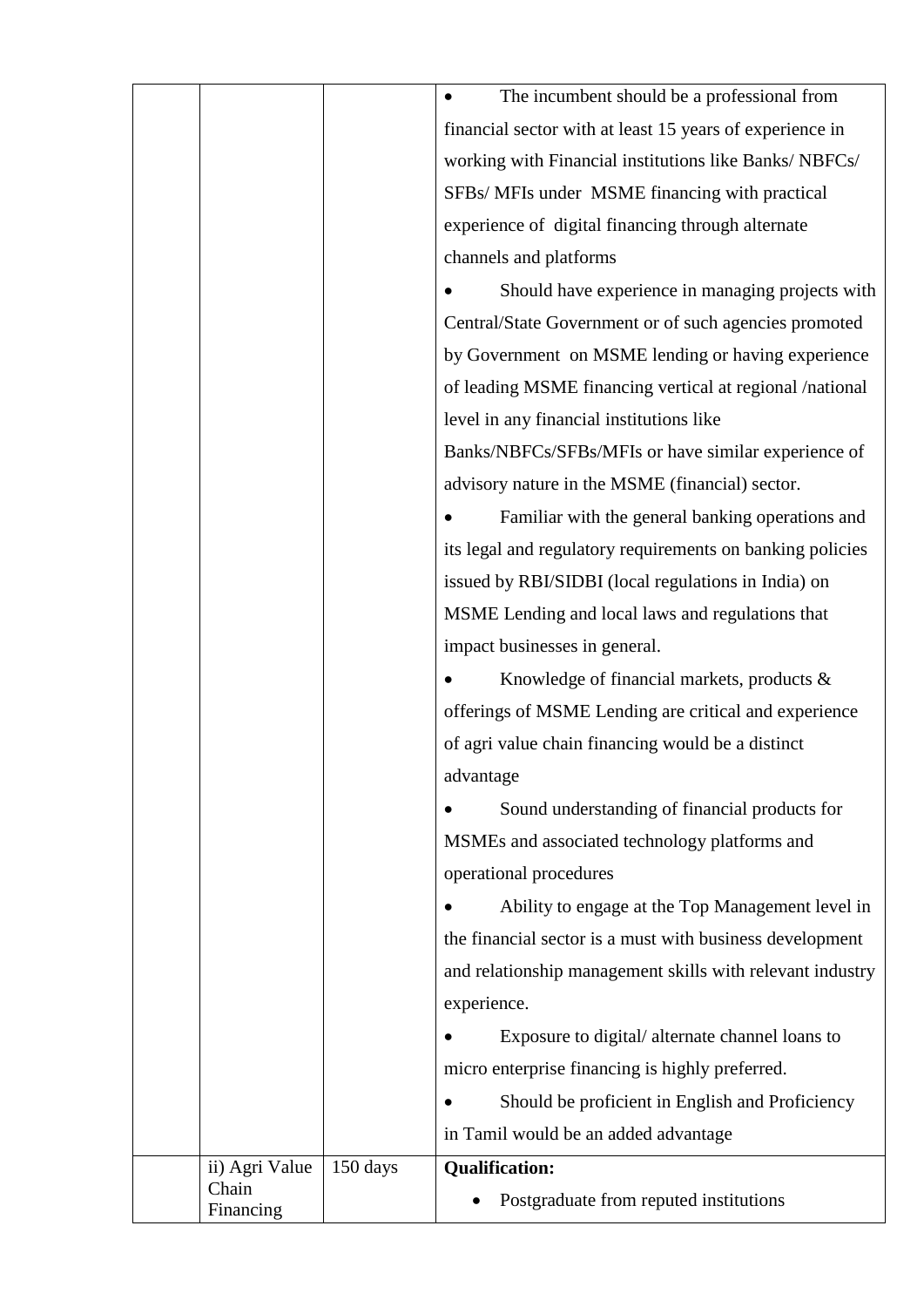|              | Expert- (5                  |           | preferably in Agriculture/ Agri-Business Management/      |
|--------------|-----------------------------|-----------|-----------------------------------------------------------|
|              | years of<br>relevant exp)   |           | rural development/ development studies/ finance/          |
|              |                             |           | economics/commerce/management                             |
|              |                             |           | <b>Experience &amp; Knowledge:</b>                        |
|              |                             |           | Minimum 5 years of experience working in value            |
|              |                             |           | chain finance and/ or supporting agri-businesses          |
|              |                             |           | Should have worked with financial institutions            |
|              |                             |           | and value chain actors to design financial products to    |
|              |                             |           | meet farm/ agri enterprises demand for financial services |
|              |                             |           | Should have cross functional expertise in working         |
|              |                             |           | with Central/State Government on Agri-value chain         |
|              |                             |           | promotion or having experience of leading Agri-business   |
|              |                             |           | financing vertical at regional /national level in any     |
|              |                             |           | financial institutions or any other donor programs to     |
|              |                             |           | provide continued support for expanding access to         |
|              |                             |           | finance and agriculture investment.                       |
|              |                             |           | Sound understanding of financial products for             |
|              |                             |           | Agri-enterprises and associated technology platforms and  |
|              |                             |           | operational procedures                                    |
|              |                             |           | Ability to engage at the Top Management level in          |
|              |                             |           | the financial sector is a must with business development  |
|              |                             |           | and relationship management skills with relevant industry |
|              |                             |           | experience.                                               |
|              |                             |           | Proficiency in Tamil would be an added                    |
|              |                             |           | advantage.                                                |
| <b>State</b> | Project                     | Full time | <b>Qualification:</b>                                     |
| and<br>Regio | Manager-<br>(Credit         |           | Postgraduate from reputed institutions                    |
| nal          | Appraisal and<br>monitoring |           | preferably in finance/economics/commerce/                 |
|              | $officer) - 1$              |           | management                                                |
|              | (state)                     |           | <b>Experience &amp; Knowledge:</b>                        |
|              | and                         |           | Should have at least 7 years of experience in the         |
|              | Project                     |           | area of MSME lending with cross functional expertise      |
|              | officer-BPF                 |           | covering credit appraisal, training delivery and content  |
|              | & Capacity<br>building      |           | development with additional exposure to digital lending   |
|              | officer - 5                 |           | through alternate channels                                |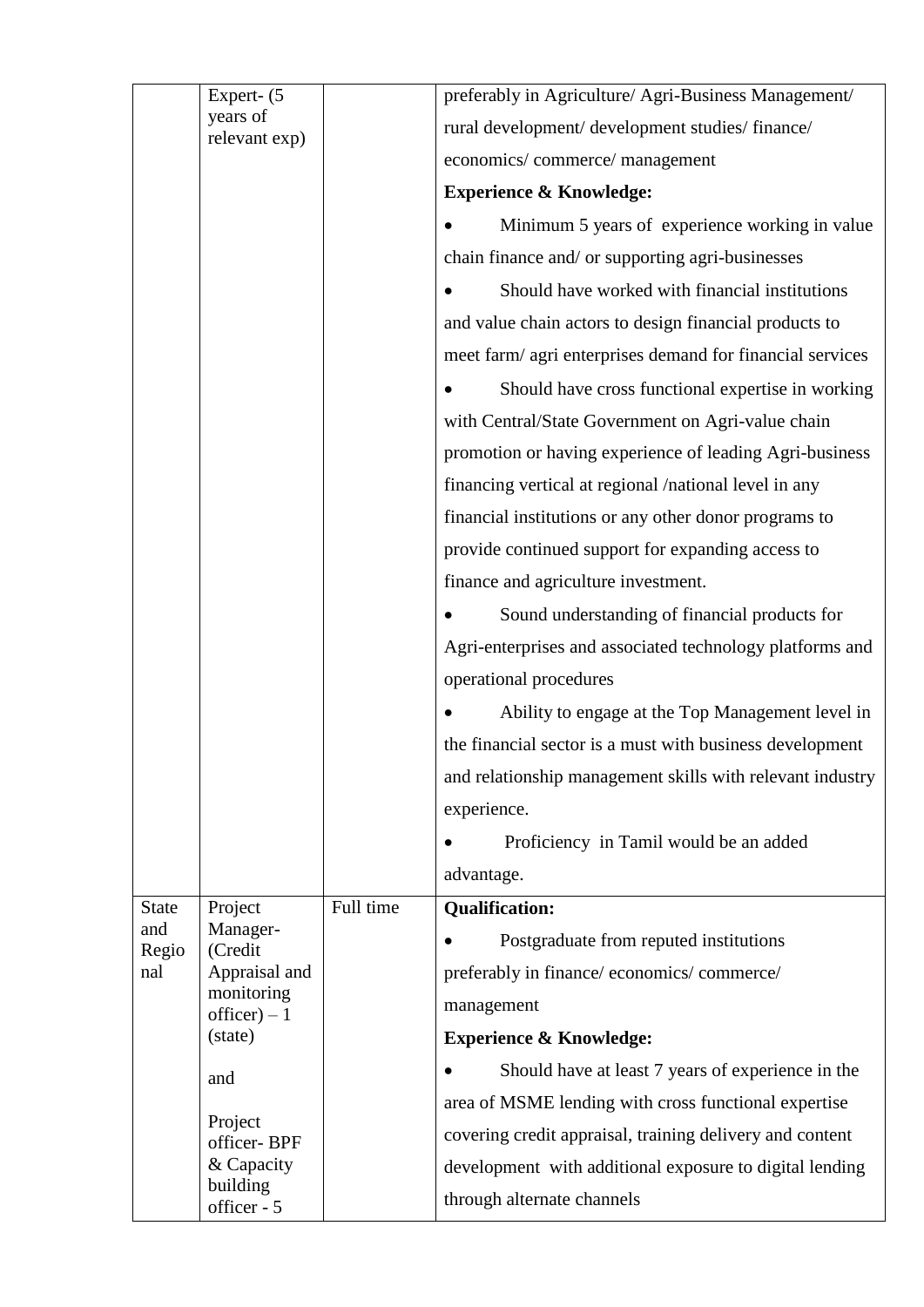|              | (regional)          |           | Appraisal of MSME projects with focus on micro                           |  |  |
|--------------|---------------------|-----------|--------------------------------------------------------------------------|--|--|
|              |                     |           | enterprise financing (non-collateral) involving financial,               |  |  |
|              |                     |           | technical, economic & risk analysis and evaluation of                    |  |  |
|              |                     |           | proposals.                                                               |  |  |
|              |                     |           | Must possess strong knowledge in banking                                 |  |  |
|              |                     |           | operations and financial products in MSME lending space                  |  |  |
|              |                     |           | Practical experience and understanding of                                |  |  |
|              |                     |           | receivable financing and TReDs platform would be a                       |  |  |
|              |                     |           | distinct advantage                                                       |  |  |
|              |                     |           | Should have hands on experience in MS Office                             |  |  |
|              |                     |           | (esp. PowerPoint and Excel); e-learning software is                      |  |  |
|              |                     |           | highly preferred                                                         |  |  |
|              |                     |           | Should be proficient in English and Tamil.                               |  |  |
|              |                     |           |                                                                          |  |  |
|              |                     |           | (note: for regional level officers the experience can be $5 +$<br>years) |  |  |
| <b>State</b> | Project             | Part time | <b>Qualification:</b>                                                    |  |  |
|              | officer-BPF,        | 150 days  |                                                                          |  |  |
|              | Learning and        |           | Post Graduate from reputed institutions preferably                       |  |  |
|              | Content             |           | in Human Resource Management/                                            |  |  |
|              | development<br>$-1$ |           | Communication                                                            |  |  |
|              |                     |           | <b>Experience &amp; Knowledge:</b>                                       |  |  |
|              |                     |           | At least 5 years training experience in creating                         |  |  |
|              |                     |           | blended learning solutions both instructor-led and                       |  |  |
|              |                     |           | self-paced training programs in Banking sector                           |  |  |
|              |                     |           | Minimum 3 years of experience in training materials                      |  |  |
|              |                     |           | development, manual preparation based on data and                        |  |  |
|              |                     |           | research and undertaking training sessions to field                      |  |  |
|              |                     |           | level staff in MSME financing, credit appraisal and                      |  |  |
|              |                     |           | business plan preparation etc                                            |  |  |
|              |                     |           | Should be experienced to train employees, must have                      |  |  |
|              |                     |           | training and audience management skill and the ability                   |  |  |
|              |                     |           | to measure and assess learners learning needs                            |  |  |
|              |                     |           |                                                                          |  |  |
|              |                     |           | Should have experience in conducting online training                     |  |  |
|              |                     |           | and well versed with setting up webinars and online                      |  |  |
|              |                     |           | classes.                                                                 |  |  |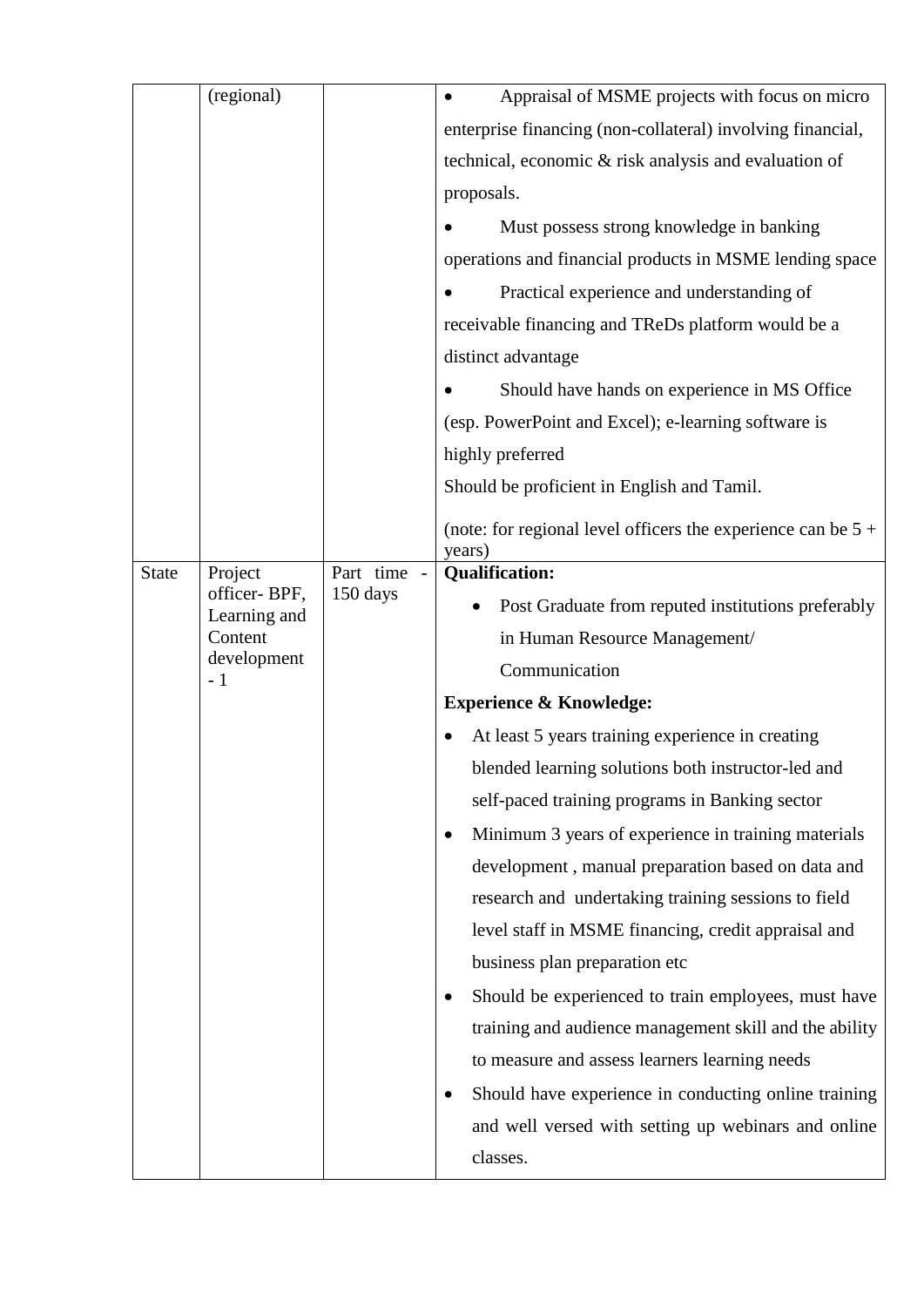|              |                         |           | Should have hands-on experience in MS Office (esp.          |
|--------------|-------------------------|-----------|-------------------------------------------------------------|
|              |                         |           | PowerPoint and Excel) and any e-learning software is        |
|              |                         |           | highly preferred                                            |
|              |                         |           | Should be proficient in English and Tamil.                  |
| <b>State</b> | Data analytics          | Full time | <b>Qualification:</b>                                       |
|              | cum MIS &<br>IT officer |           | Graduate from reputed institutions                          |
|              |                         |           | preferably B.Sc in Statistics/Mathematics/Computer          |
|              |                         |           | Science/IT/B.Com/BBA                                        |
|              |                         |           | <b>Experience &amp; Knowledge:</b>                          |
|              |                         |           | 5 years experience in data analytics based on               |
|              |                         |           | demographic/behavioral/value based                          |
|              |                         |           | segmentation using statistical techniques                   |
|              |                         |           | (experience in Banking and Financial Services               |
|              |                         |           | /Retail / Credit Bureau is preferred)                       |
|              |                         |           | At least 2 years of experience in the area of MIS           |
|              |                         |           | and should have involved in Data Collection and             |
|              |                         |           | Preparing periodic MIS Report i.e. Daily, Weekly            |
|              |                         |           | & Monthly for analysis (preferably in Banking               |
|              |                         |           | sector)                                                     |
|              |                         |           | Should have involved in developing and<br>٠                 |
|              |                         |           | supporting various daily, weekly, monthly and               |
|              |                         |           | quarterly reporting                                         |
|              |                         |           | Should have hands on experience in<br>$\bullet$             |
|              |                         |           | documentation, Tally and MS office (Esp: Excel),            |
|              |                         |           | R or Python for data analytics and model building           |
|              |                         |           | Familiarity with relevant dashboard tools, API<br>$\bullet$ |
|              |                         |           | tools, and database management systems (any of              |
|              |                         |           | these areas) is desirable.                                  |
|              |                         |           | Should be proficient in English and Tamil.                  |
|              |                         |           |                                                             |

*Note: TNRTP reserves the right to increase the key resource personnel as and when need arises, in such cases the resources to be provided to TNRTP with the prescribed cost/value quoted in the proposal.*

# **Districts classified under Region wise**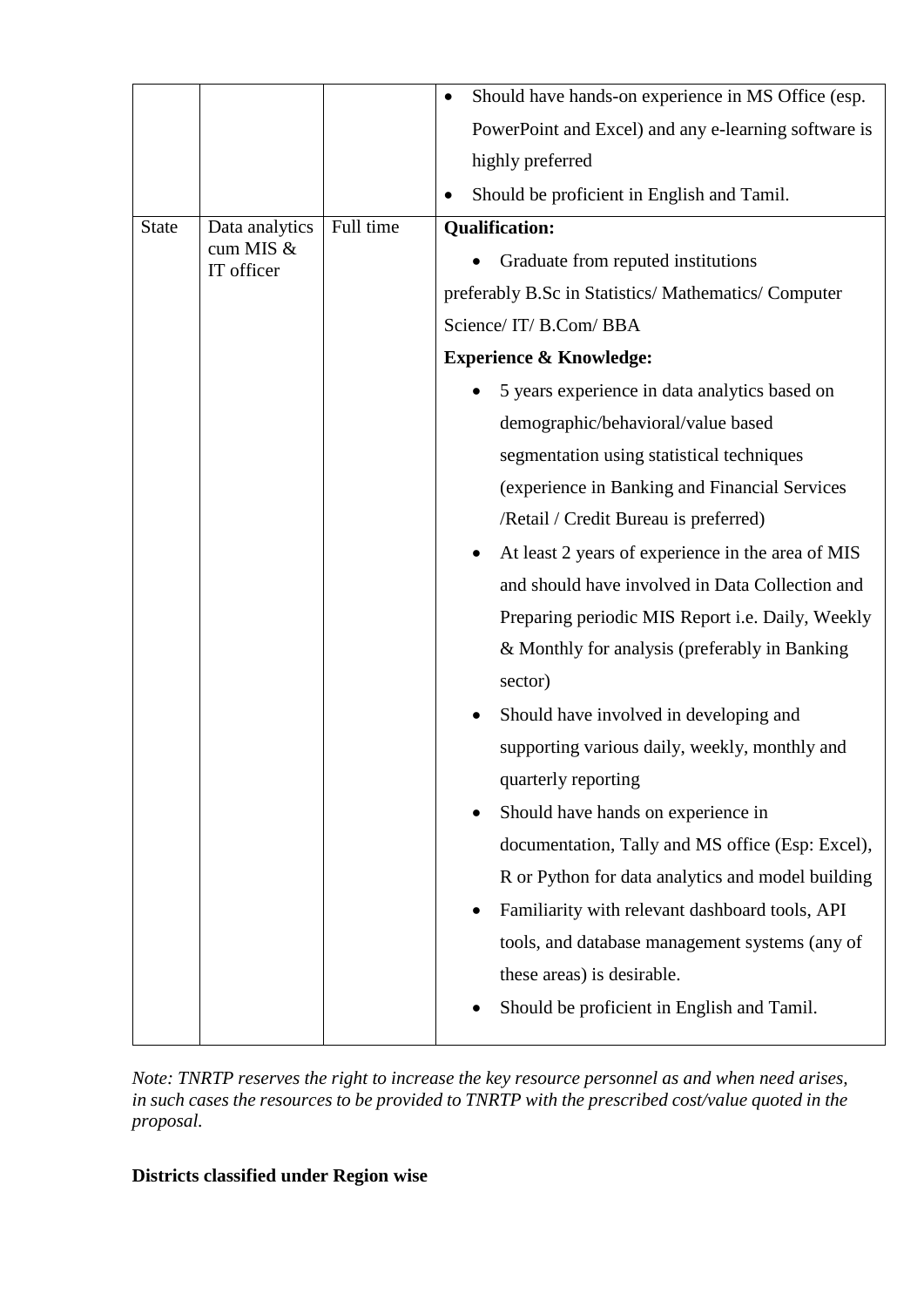| <b>Region</b> | <b>Place of Posting</b> | <b>Name of the Districts</b>                                                         |
|---------------|-------------------------|--------------------------------------------------------------------------------------|
| Region 1      | Cuddalore               | Cuddalore, Nagapattinam, Thiruvarur and Villupuram                                   |
| Region 2      | Coimbatore              | Coimbatore, Erode, Salem, The Nilgris and Thirupur                                   |
| Region 3      | Virudhunagar            | Pudukottai, Ramanathapuram, Sivagangai, Thiurnelveli,<br>Thoothukudi and Virudunagar |
| Region 4      | Vellore                 | Kanchipuram, Krishnagiri, Thiruvallur, Thiruvannamalai<br>and Vellore                |
| Region 5      | Trichy                  | Dindigul, Madurai, Theni, Namakkal, Trichy and Karur.                                |

#### **Outsourced Activities:**

The Agency may outsource certain activities, such as renting space and equipment like projector, camera etc, for conducting trainings if required, with prior approval during the contract period, wherever absolutely essential. Potentially this may include logistic requirement for effectively executing the tasks agreed with the project. These activities must be included in the annual and quarterly plans including stating the rate per unit and total cost, whether the Agency has a mark-up (or management fees) on it or not and the process through which the vendor for the outsourced activity is chosen. The agreed items would be financed through the budget approved by the CEO under the annual work plan that is provided for such outsourcing. The proposal submitted in response to this ToR should not include the costs for such outsourced activities as it will be not be drawn from the budget earmarked for the assignment.

#### **Reporting requirements (tentative; to be defined in due course post selection of agency)**

- 1. Annual Work Plan for every year (within 1 month of start of the year): One hard copy & One soft copy (MS Word, data in MS Excel & PDF file).
- 2. Monthly Report on progress (by 1st week of each month): Three hard copies & one soft copy (MS Word, data in MS Excel & PDF file)
- 3. Quarterly Report (within one week of quarter end):along with over all progress, focus would be on business progress report of select enterprises financed under project through partner PFIs Three hard copies & one soft copy (MS Word, data in MS Excel & PDF file)
- 4. Final Report (before 15 days of contract end): Three hard copies & one soft copy (MS Word, data in MS Excel & PDF file)
- 5. Any intermittent reports required as per the project requirement.

All the reports above should cover physical progress as per the TOR and milestones should also include the process adopted to achieve the progress, resources used, knowledge resources including the case studies, training materials etc. The report should also include the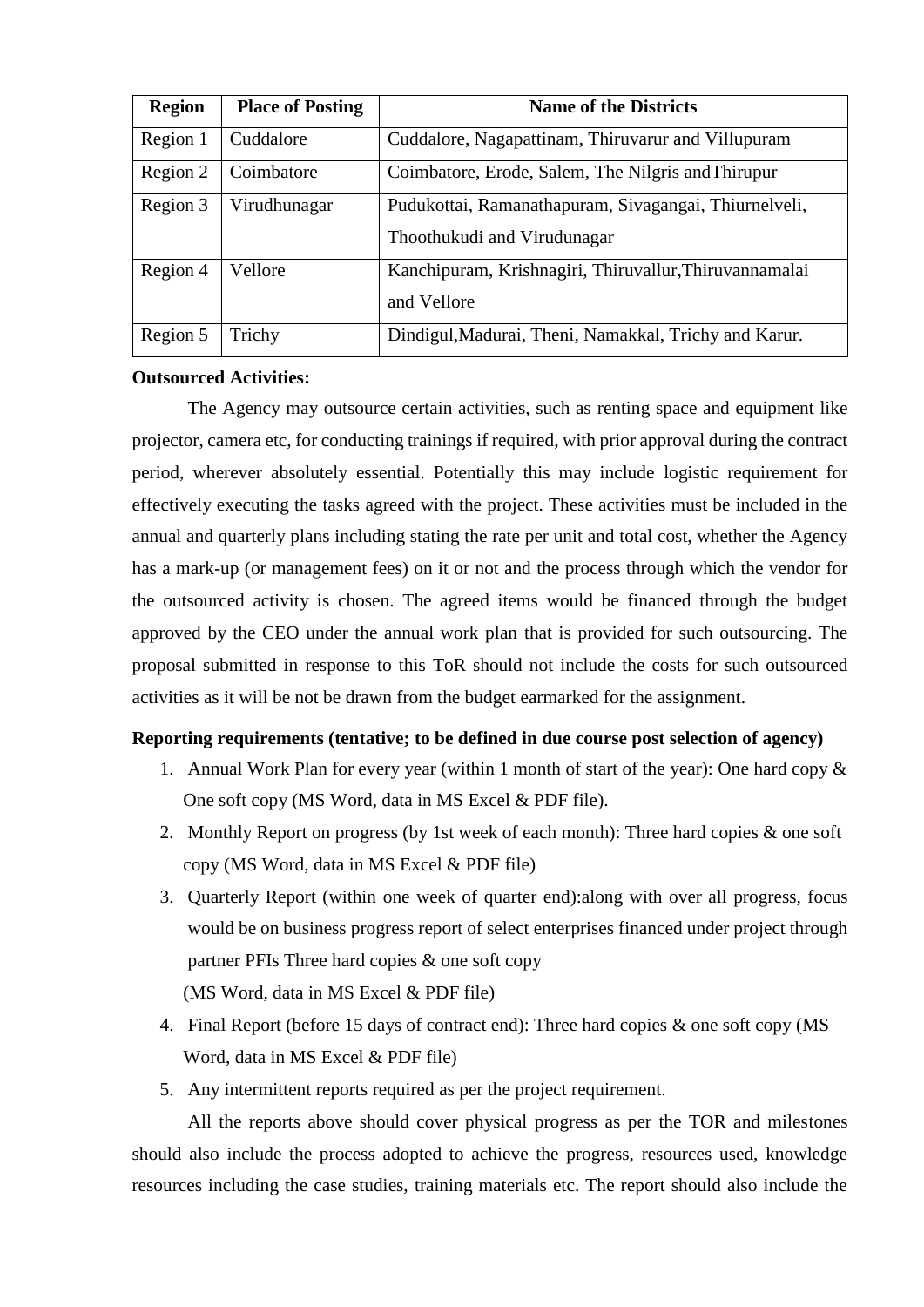reports for the training, exposure and events conducted in the period. It should also highlight the key learning, challenges, measures taken to overcome, anticipated risk and mitigation measures for the forthcoming seasons, support required from TNRTP.

#### **Period of Contract:**

The period of contract will be 24 months subject to periodic reviews and extendable with necessary approvals. A committee of experts appointed by the project will review the performance of the agency and the project will have the option to foreclose the contract in case the performance of the agency is not found satisfactory according to the agreed work plan.

#### **Monitoring and Review Arrangements**

The proposed assignment of 'TSA for BPF implementation under TNTRP project will be monitored by a review/management committee constituted by TNRTP comprising the Chief Executive Officer, selected SPMU and DPMU staffs on Quarterly Basis. This review committee will be constituted to interact with the consultant or agency, review and monitor the progress of the assignment on a regular basis.

The primary responsibility of overseeing the assignment within TNRTP would be of the State Project Management Unit and the BPF Management Committee. It will also facilitate the management to monitor the deliverables of the Agency.

*Note: TNRTP reserves the right to change, update or modify this ToR at any stage till engagement process is completed.*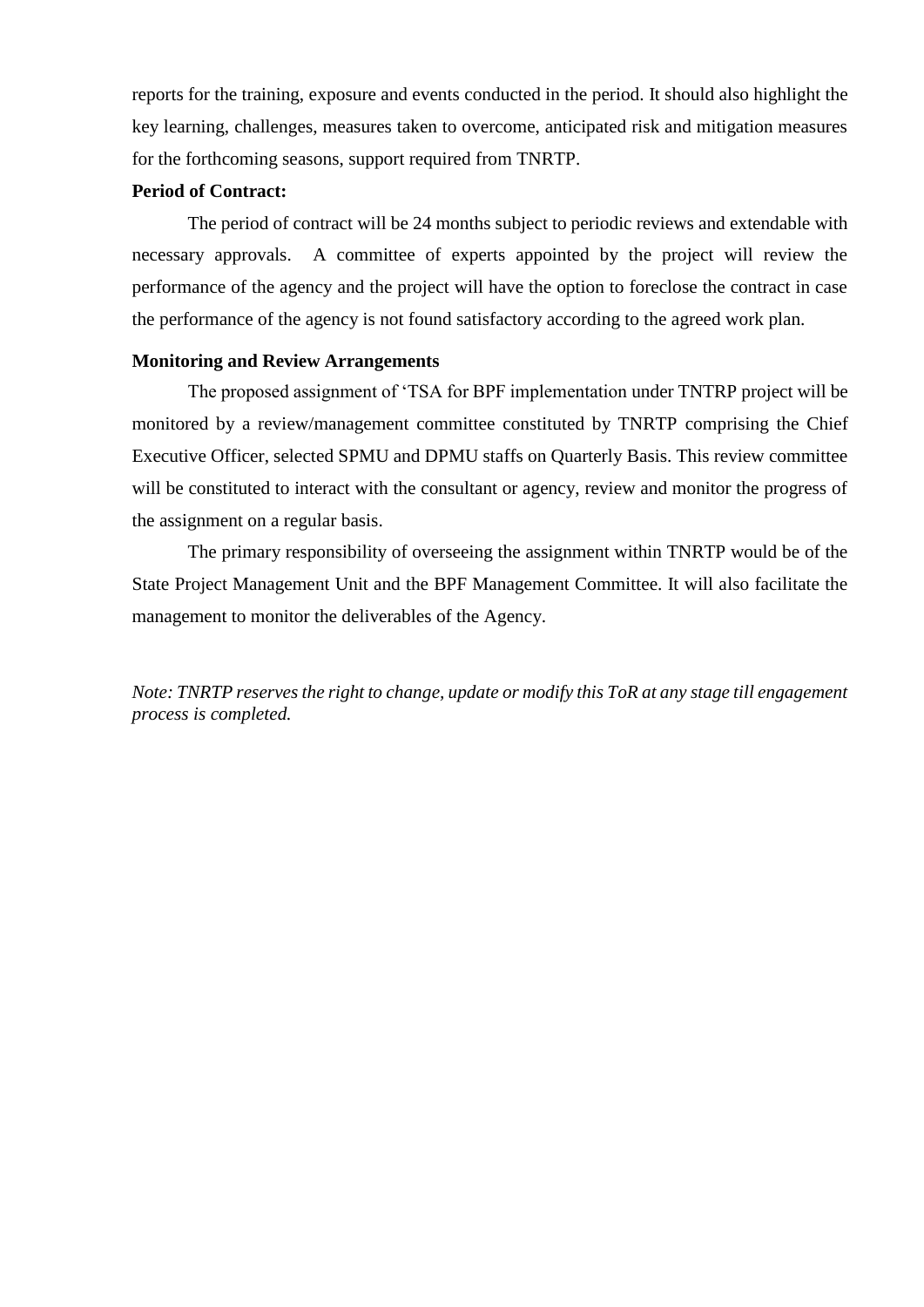### **Annexure - B Format for Submission of EOI to TNRTP**

### **Submission Requirements:**

# *(Additional Soft copy of this filled format shall be provided in CD along with this EOI)*

| Project Name                                                                                                                        | <b>Tamil Nadu Rural Transformation Project</b>                                                                                                                                                                                                                                                                                   |                                                            |  |  |
|-------------------------------------------------------------------------------------------------------------------------------------|----------------------------------------------------------------------------------------------------------------------------------------------------------------------------------------------------------------------------------------------------------------------------------------------------------------------------------|------------------------------------------------------------|--|--|
| Address:                                                                                                                            | Tamil Nadu Rural Transformation Project<br>(Department of Rural Development and Panchayat Raj, Government of<br>Tamil Nadu), 5th Floor, SIDCO Corporate Office Building, Thiru. Vi.Ka<br>Industrial Estate, Guindy, Chennai- 600 032<br>Phone No.044 $-$ 43443200,<br>Email – procurement.tnrtp@gmail.com Website: www.tnrtp.org |                                                            |  |  |
| <b>Assignment Title</b>                                                                                                             | TECHNICAL SUPPORT AGENCY FOR ENTERPRISE BUSINESS PLAN<br>FINANCING.                                                                                                                                                                                                                                                              |                                                            |  |  |
| Reference No.                                                                                                                       | 1012/BPF/2020                                                                                                                                                                                                                                                                                                                    |                                                            |  |  |
| Date:                                                                                                                               | 06/12/2020                                                                                                                                                                                                                                                                                                                       |                                                            |  |  |
| <b>Agency Firm's Profile [Maximum 2 Pages]</b>                                                                                      |                                                                                                                                                                                                                                                                                                                                  |                                                            |  |  |
| Organization                                                                                                                        | Provide a brief description of the background and organization of your<br>firm/entity.<br>The brief description should include:<br>• Proprietor/partner/director details<br>· Date and place of incorporation of the firm,<br>• Objectives of the firm,<br>• Availability of required capacities among staff.                    |                                                            |  |  |
| <b>Consulting Firm's Information</b><br><b>Details Required</b>                                                                     | <b>Particulars Furnished</b>                                                                                                                                                                                                                                                                                                     | <b>Documents Required</b>                                  |  |  |
|                                                                                                                                     |                                                                                                                                                                                                                                                                                                                                  |                                                            |  |  |
| <b>Consultant Name:</b>                                                                                                             |                                                                                                                                                                                                                                                                                                                                  | Copy of Registration<br>Certificate                        |  |  |
| Country of<br>Incorporation:<br>Independent legal<br>existence and should<br>be registered in India<br>under the applicable<br>Act. |                                                                                                                                                                                                                                                                                                                                  | Copy of Registration<br>Certificate /<br>Partnership deed, |  |  |
| Year of<br>Incorporation                                                                                                            | Constitution<br>Certificate                                                                                                                                                                                                                                                                                                      |                                                            |  |  |
| Pan No.                                                                                                                             |                                                                                                                                                                                                                                                                                                                                  |                                                            |  |  |
| GST No.                                                                                                                             | GST certificate                                                                                                                                                                                                                                                                                                                  |                                                            |  |  |
| Number of<br>years in the<br>similar<br>Consultancy                                                                                 |                                                                                                                                                                                                                                                                                                                                  | Self-certification                                         |  |  |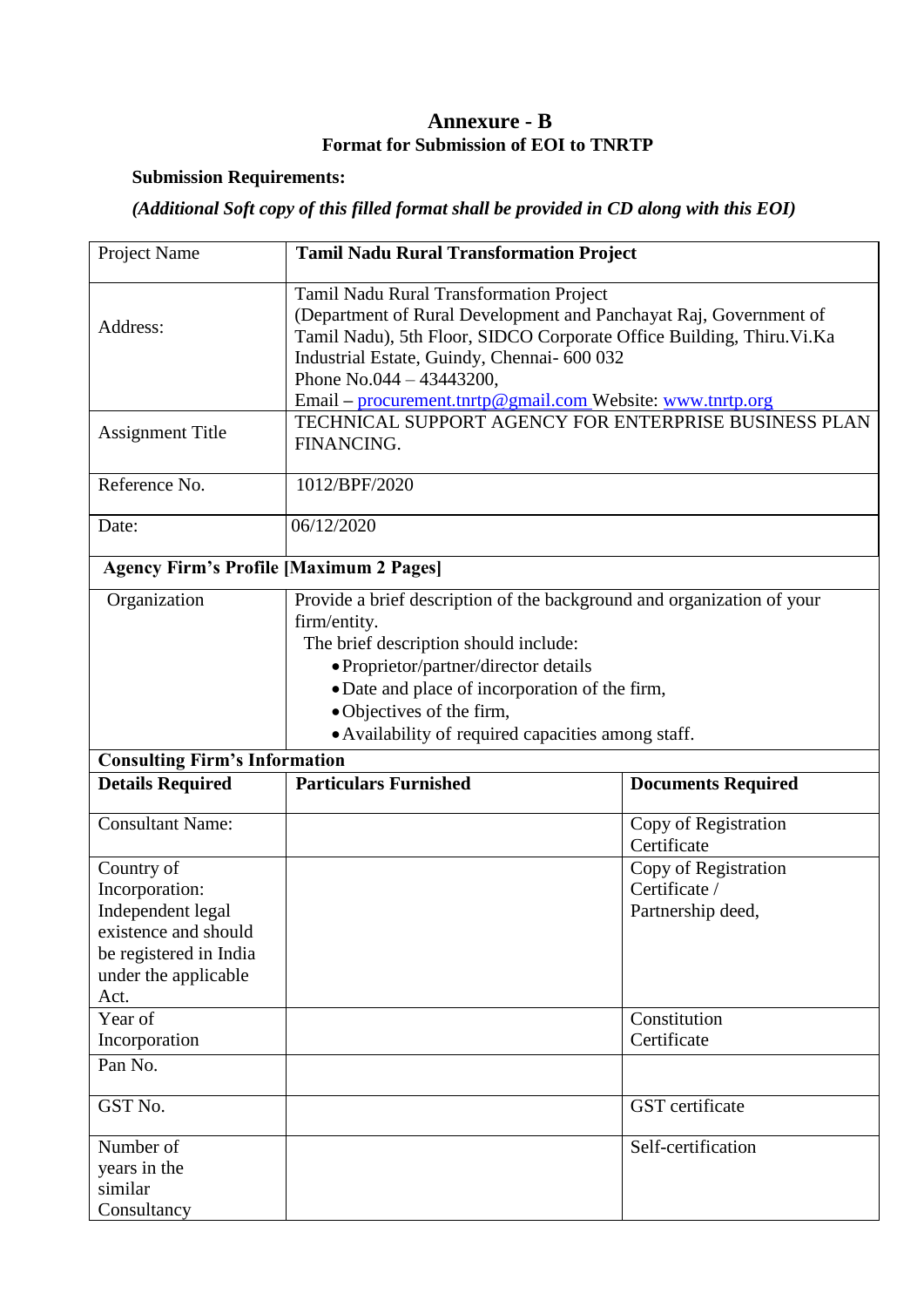| Service                                                                                                                                                                       |                                                                                                                                                                                                                                                                                                                                                                                                                                                                                                                                                                                                                                                                                                                                                                                         |                                                                                                                                                |                                                                                    |                                                                                     |
|-------------------------------------------------------------------------------------------------------------------------------------------------------------------------------|-----------------------------------------------------------------------------------------------------------------------------------------------------------------------------------------------------------------------------------------------------------------------------------------------------------------------------------------------------------------------------------------------------------------------------------------------------------------------------------------------------------------------------------------------------------------------------------------------------------------------------------------------------------------------------------------------------------------------------------------------------------------------------------------|------------------------------------------------------------------------------------------------------------------------------------------------|------------------------------------------------------------------------------------|-------------------------------------------------------------------------------------|
| <b>Annual Turnover</b>                                                                                                                                                        | Year 2019-20 - Rs<br>Year $2018 - 19 - Rs$<br>Year $2017 - 18 - Rs$                                                                                                                                                                                                                                                                                                                                                                                                                                                                                                                                                                                                                                                                                                                     |                                                                                                                                                | Audited<br>Financial<br><b>Statements</b>                                          |                                                                                     |
| <b>Consultant's Experience [Maximum 20 pages]</b>                                                                                                                             |                                                                                                                                                                                                                                                                                                                                                                                                                                                                                                                                                                                                                                                                                                                                                                                         |                                                                                                                                                |                                                                                    |                                                                                     |
| 1.<br>Name of the<br>Client (GoI<br>/Externally<br>Aided<br>Project)<br>2.<br>copy of the contract as evidence)<br>Name of the<br>Client<br>(GoI/Externally<br>Aided Project) | Experience of working with Financial institutions in MSME space in India/ similar nature.<br>At least 5 years' experience required.<br>Please provide details of up to 3 such assignments (you may add more rows). (Please<br>enclosed copy of the contract as evidence)<br>Nature of the assignment<br>(Information provided<br>should match with<br>eligibility criteria as<br>number of specific<br>Project done etc.)<br>(Supporting shall be<br>attached Experience<br>Certificate and contract<br>Agreements etc.)<br>Experience of working in Government or any other externally funded agencies in India<br>At least 2 project experience required. (you may add more rows) (Please enclosed<br>Nature of the assignment<br>(Monitoring & Evaluation<br>or similar assignments) | Location<br>and<br>coverage<br>(entire<br>State,<br>Country,<br>$etc.$ )<br>Location and<br>coverage<br>(entire State,<br>Country,<br>$etc.$ ) | Duration of<br>Assignment<br>(In month)<br>Duration of<br>Assignment<br>(In month) | Value<br>of<br>Contract<br>(in)<br>INR)<br>Value of<br>Contract<br>(Rs. In<br>Lakh) |
| 3.                                                                                                                                                                            | Profile of persons proposed for the assignment. Detailed CVs are not required at REOI<br>stage, which will be submitted if the agency qualifies for RFP stage. (Note: for each<br>resource person proposed in ToR should be submitted)                                                                                                                                                                                                                                                                                                                                                                                                                                                                                                                                                  |                                                                                                                                                |                                                                                    |                                                                                     |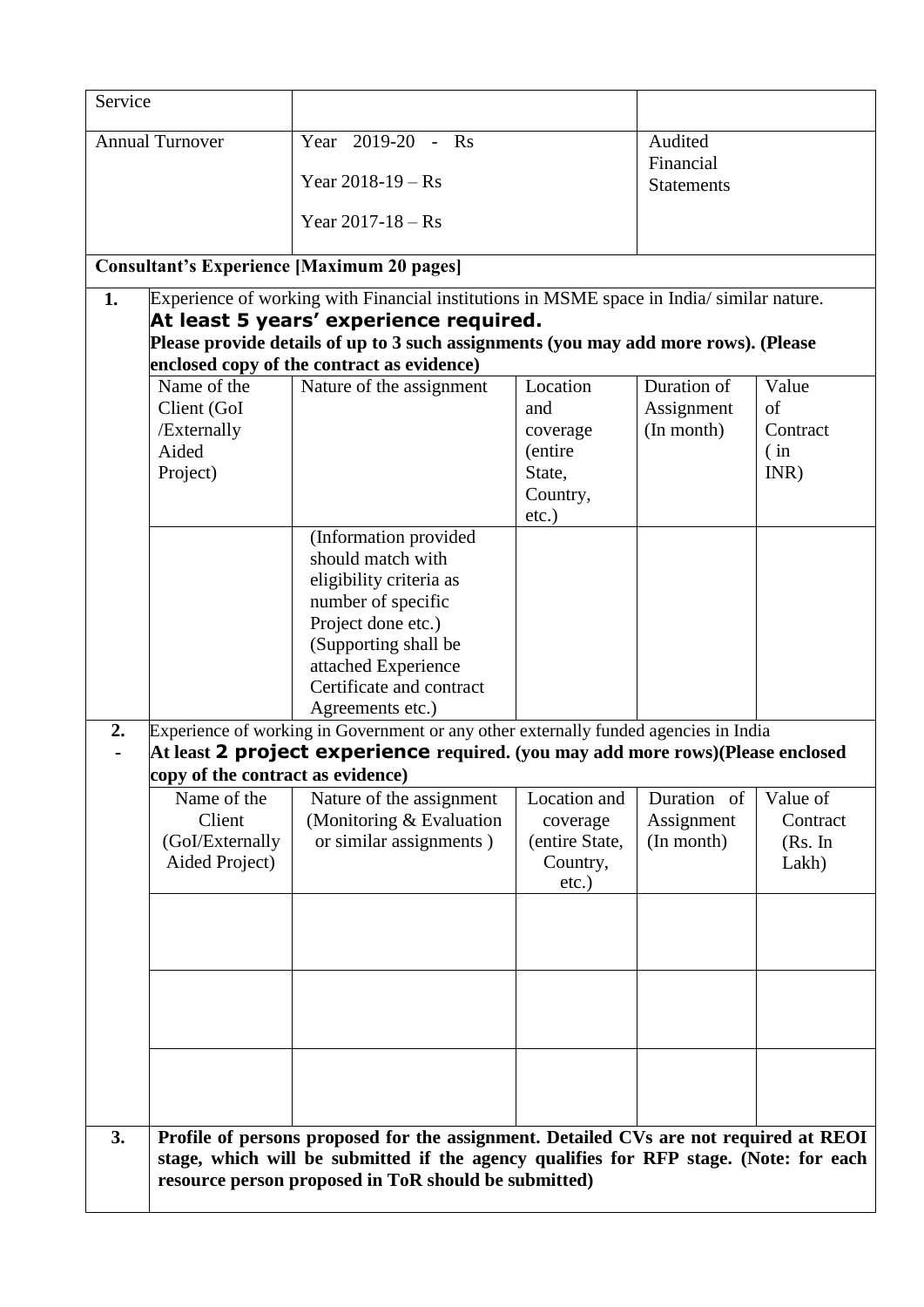| Name of the proposed person                               |                                                                                     |                               |                                    |  |
|-----------------------------------------------------------|-------------------------------------------------------------------------------------|-------------------------------|------------------------------------|--|
| Qualification:                                            |                                                                                     |                               |                                    |  |
| <b>Experience of the proposed person</b>                  |                                                                                     |                               |                                    |  |
| Name<br>of<br>Project                                     | Experience<br>in MSME<br>lending or<br>similar<br>nature of<br>works<br>experience. | Client<br>and<br><b>State</b> | Duration of Assignments (In month) |  |
|                                                           |                                                                                     |                               |                                    |  |
| <b>Any Other Information</b>                              |                                                                                     |                               |                                    |  |
| Address of office in<br>Tamil Nadu (if<br>$applicable) -$ |                                                                                     |                               | Address proof                      |  |

 If the Consultant intends to form or has formed a Joint Venture (JV), along with all the above details, details of each member of the Joint Venture (JV) and the name of the lead partner, shall be provided.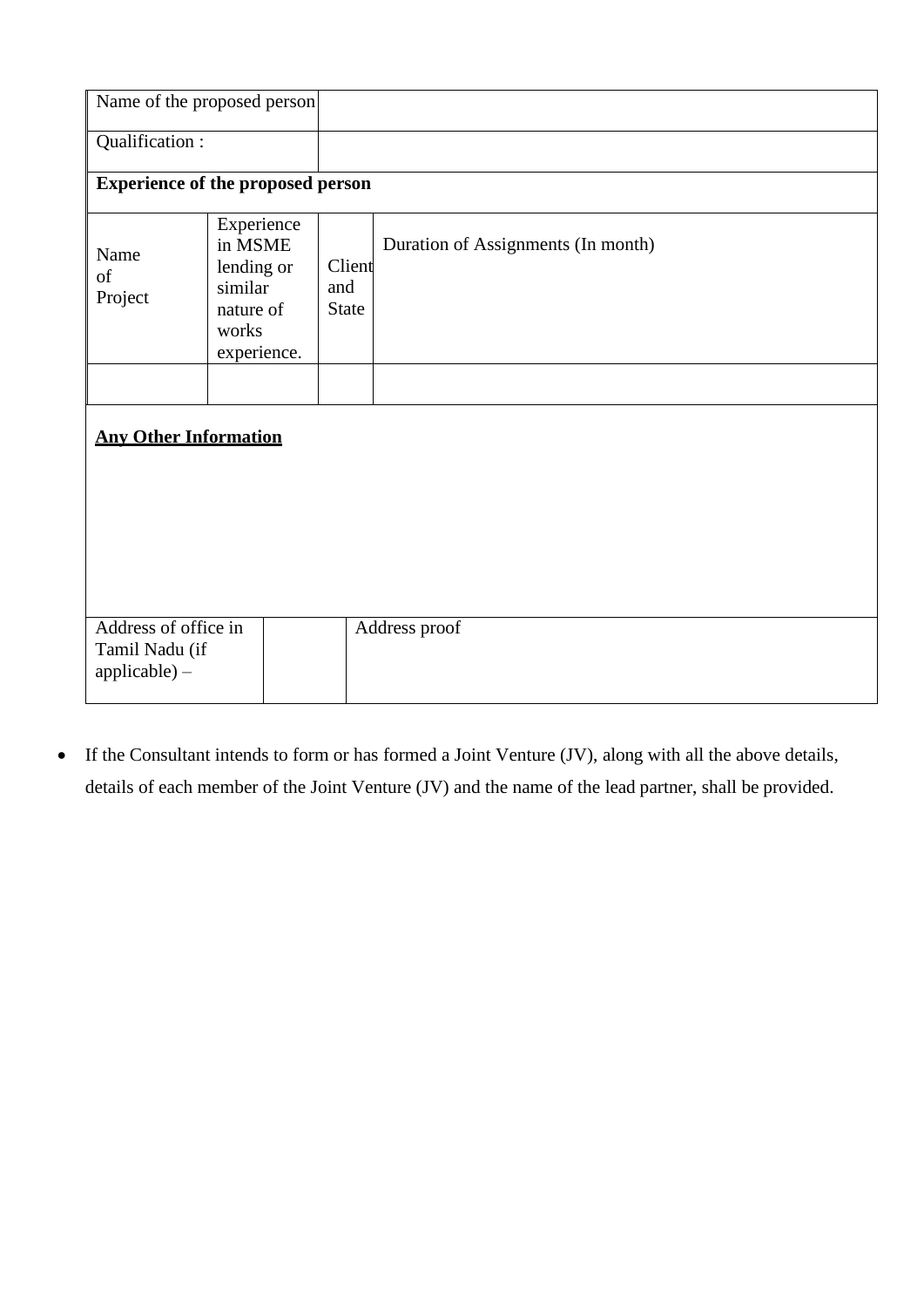# **Annexure A**

|                          |              | S.No Name of the District Name of the Block | No.of.Blocks   |
|--------------------------|--------------|---------------------------------------------|----------------|
| 1                        | Coimbatore   | Karamadai                                   | 4              |
|                          |              | S.S.Kulam                                   |                |
|                          |              | Annur                                       |                |
|                          |              | P.N.Palayam                                 |                |
|                          |              | Annagramam                                  | 6              |
|                          |              | Panruti                                     |                |
|                          |              | Kumaratchi                                  |                |
| $\overline{2}$           | Cuddalore    | Parangipettai                               |                |
|                          |              | Buvanagiri                                  |                |
|                          |              | Kurinjipadi                                 |                |
|                          |              | Athoor                                      |                |
|                          |              | Oddanchatram                                |                |
|                          |              | Kodaikanal                                  |                |
| 3                        | Dindigul     | Batlakundu                                  | 7              |
|                          |              | Palani                                      |                |
|                          |              | Vedasandur                                  |                |
|                          |              | Guziliamparai                               |                |
|                          |              | Talavadi                                    |                |
|                          |              | Bhavanisagar                                | 5              |
| $\overline{\mathcal{A}}$ | Erode        | Sathyamangalam                              |                |
|                          |              | Bhavani                                     |                |
|                          |              | Chennimalai                                 |                |
|                          | Chengalpattu | Thiruporur                                  | 3              |
| 5                        |              | <b>St. Thomas Mount</b>                     |                |
|                          |              | Thirukazhukundram                           |                |
| 6                        | Kancheepuram | Walajabad                                   | $\overline{2}$ |
|                          |              | Kanchipuram                                 |                |
|                          |              | Kulithalai                                  | $\overline{2}$ |
| 7                        | Karur        | Karur                                       |                |
| 8                        |              | Bargur                                      | 3              |
|                          | Krishnagiri  | Kaveripattinam                              |                |
|                          |              | Krishnagiri                                 |                |
| 9                        | Madurai      | Madurai East                                | $\overline{4}$ |
|                          |              | Melur                                       |                |
|                          |              | Kottampatti                                 |                |
|                          |              | Thirupparankundram                          |                |
| 10                       | Nagapattinam | Sirkali                                     | $\overline{4}$ |
|                          |              |                                             |                |

# **List of Tamil Nadu Rural Transformation Project (TNRTP) Blocks**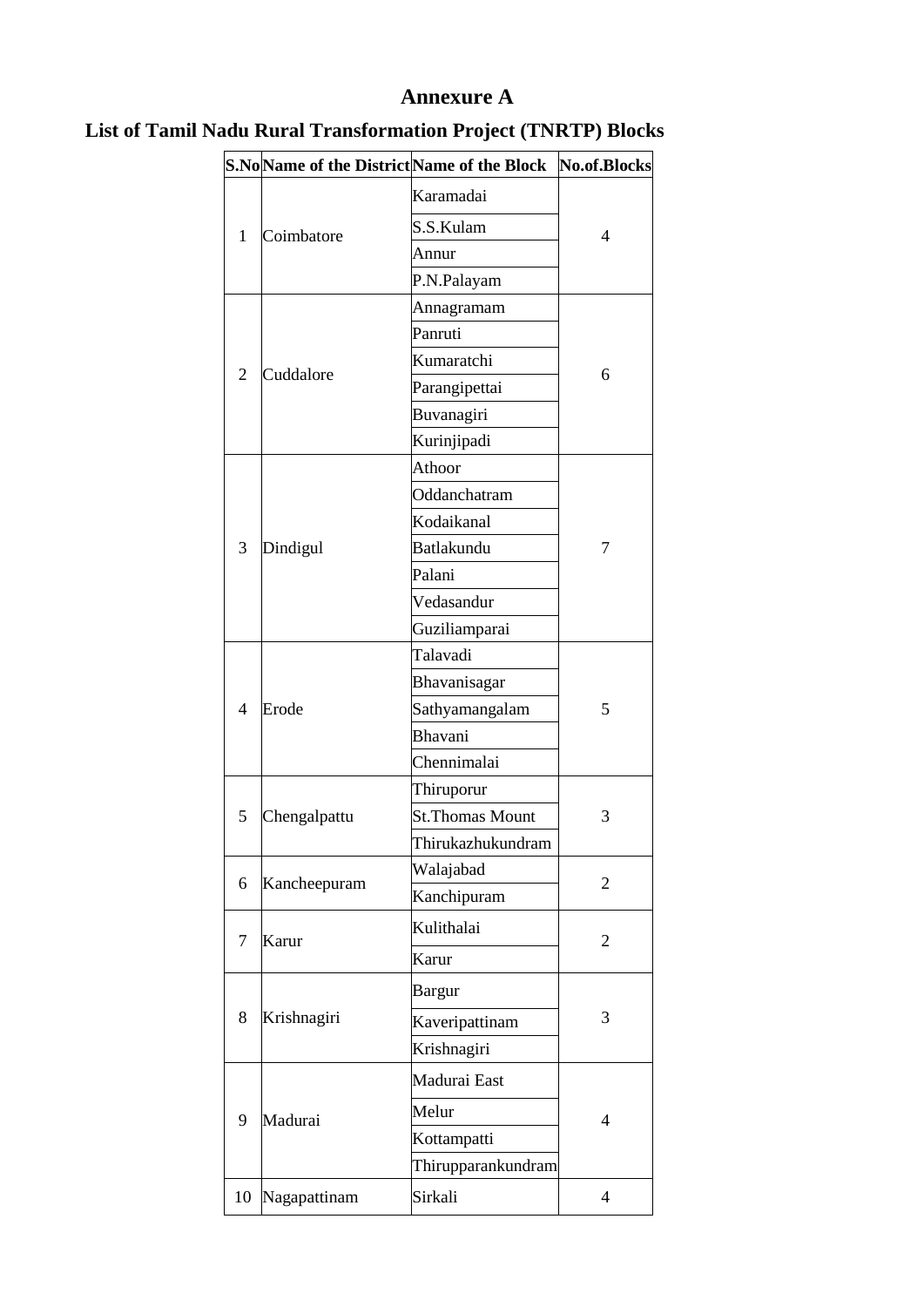|    |             | Sembanarkovil    |                |
|----|-------------|------------------|----------------|
|    |             | Nagapattinam     |                |
|    |             | Thalainayar      |                |
| 11 |             | Pallipalayam     | 4              |
|    | Namakkal    | Puduchatram      |                |
|    |             | Mohanur          |                |
|    |             | Tiruchengode     |                |
|    |             | Arantangi        |                |
|    | Pudukkottai | Pudukkottai      | 4              |
| 12 |             | Thiruvarankulam  |                |
|    |             | Viralimalai      |                |
|    |             | Thiruvadanai     |                |
| 13 | Ramnad      | Thiruppullani    | 4              |
|    |             | Mandapam         |                |
|    |             | R.S Mangalam     |                |
|    |             | Omalur           |                |
|    |             | Mecheri          |                |
|    |             | Sankari          | 7              |
| 14 | Salem       | Panamarathupatti |                |
|    |             | Tharamangalam    |                |
|    |             | Attur            |                |
|    |             | Veerapandy       |                |
|    |             | Devakottai       |                |
| 15 | Sivagangai  | Manamadurai      | 3              |
|    |             | Kalayarkoil      |                |
| 16 | Theni       | Periyakulam      | $\overline{2}$ |
|    |             | Uthamapalayam    |                |
|    |             | Radhapuram       |                |
| 17 | Tirunelveli | Nanguneri        | 4              |
|    |             | Palayamkottai    |                |
|    |             | Valliyoor        |                |
| 18 | Thenkasi    | Keelapavoor      | $\overline{2}$ |
|    |             | Kadayam          |                |
|    |             | Tiruppur         |                |
| 19 | Tiruppur    | Pongalur         | 5              |
|    |             | Kundadam         |                |
|    |             | Avinashi         |                |
|    |             | Udumalpet        |                |
| 20 | Tiruvallur  | Sholavaram       | $\overline{4}$ |
|    |             | Minjur           |                |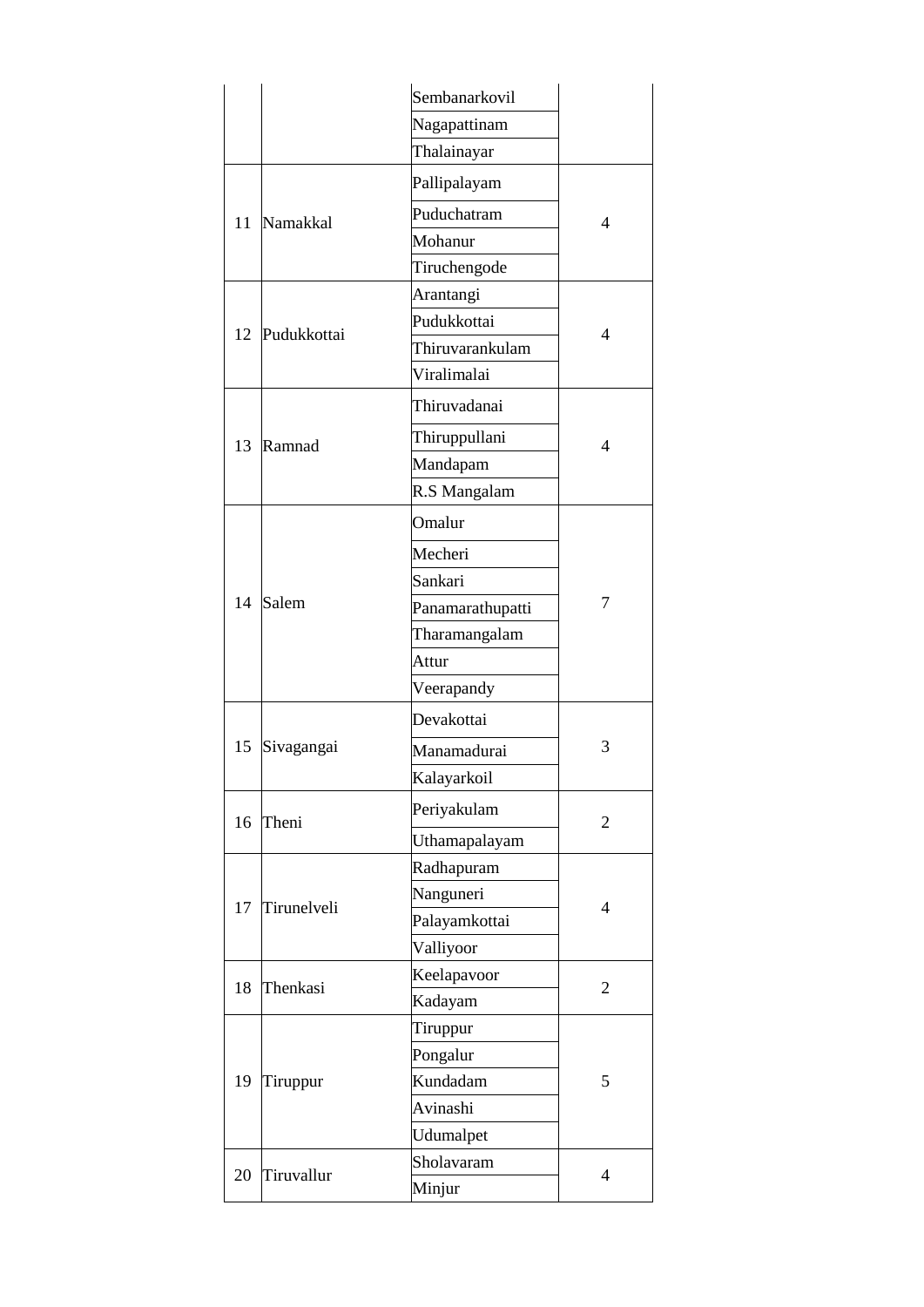|    |                | Gummidipoondi    |                |
|----|----------------|------------------|----------------|
|    |                | Kadambathur      |                |
| 21 |                | Kalsapakkam      |                |
|    | Tiruvannamalai | Thurinjapuram    | 6              |
|    |                | Vandavasi        |                |
|    |                | Kilpennathur     |                |
|    |                | Thellar          |                |
|    |                | Chetpet          |                |
|    |                | Needamangalam    | $\overline{4}$ |
| 22 | Tiruvarur      | Valangaiman      |                |
|    |                | Mannarkudi       |                |
|    |                | Muthupettai      |                |
|    |                | Sattankulam      |                |
| 23 | Thoothukudi    | Alwarthirunagari | 4              |
|    |                | Thoothukudi      |                |
|    |                | Karunkulam       |                |
|    |                | Andanallur       |                |
|    |                | Manikandam       | 5              |
| 24 | Triuchirapalli | Musiri           |                |
|    |                | Manapparai       |                |
|    |                | Thuraiyur        |                |
| 25 | Vellore        | K.V.Kuppam       | 1              |
|    |                | Nemili           | 5              |
|    | Ranipet        | Kaveripakkam     |                |
| 26 |                | Sholinghur       |                |
|    |                | Arcot            |                |
|    |                | Walajah          |                |
|    |                | Kanai            |                |
| 27 | Villupuram     | Koliyanur        | 6              |
|    |                | Mugaiyur         |                |
|    |                | Vikkiravandi     |                |
|    |                | Vallam           |                |
|    |                | T.V Nallur       |                |
| 28 | Kallakurichi   | Sankarapuram     | $\overline{2}$ |
|    |                | Rishivandiyam    |                |
|    |                | Sivakasi         | 4              |
| 29 | Virudhunagar   | Rajapalayam      |                |
|    |                | Virudhunagar     |                |
|    |                | Kariapatti       |                |